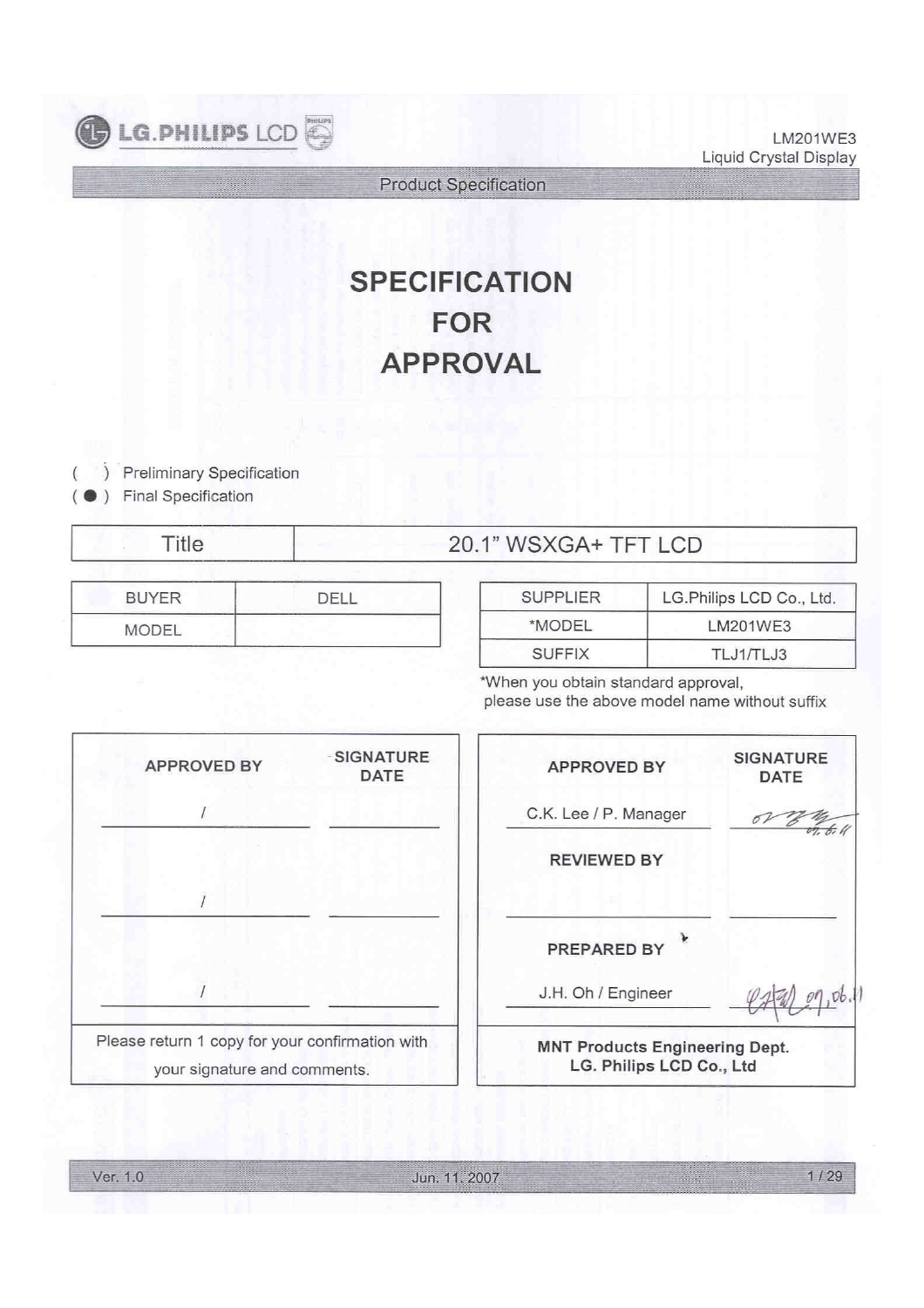

## **Contents**

| No               | <b>ITEM</b>                    | Page           |
|------------------|--------------------------------|----------------|
|                  | <b>COVER</b>                   | $\mathbf{1}$   |
|                  | <b>CONTENTS</b>                | $\overline{2}$ |
|                  | <b>RECORD OF REVISIONS</b>     | 3              |
| $\mathbf{1}$     | <b>GENERAL DESCRIPTION</b>     | $\overline{4}$ |
| $\overline{2}$   | ABSOLUTE MAXIMUM RATINGS       | $\sqrt{5}$     |
| 3                | ELECTRICAL SPECIFICATIONS      | 6              |
| $3 - 1$          | ELECTRICAL CHARACTREISTICS     | 6              |
| $3 - 2$          | <b>INTERFACE CONNECTIONS</b>   | 9              |
| $3-3$            | SIGNAL TIMING SPECIFICATIONS   | 13             |
| $3-4$            | SIGNAL TIMING WAVEFORMS        | 14             |
| $3-5$            | COLOR INPUT DATA REFERNECE     | 15             |
| $3-6$            | POWER SEQUENCE                 | 16             |
| $\overline{4}$   | OPTICAL SFECIFICATIONS         | 17             |
| 5                | MECHANICAL CHARACTERISTICS     | 22             |
| 6                | <b>RELIABILITY</b>             | 25             |
| $\overline{7}$   | <b>INTERNATIONAL STANDARDS</b> | 26             |
| $7 - 1$          | <b>SAFETY</b>                  | 26             |
| $7-2$            | <b>EMC</b>                     | 26             |
| 8                | <b>PACKING</b>                 | 27             |
| $8 - 1$          | DESIGNATION OF LOT MARK        | 27             |
| $8 - 2$          | PACKING FORM                   | 27             |
| $\boldsymbol{9}$ | <b>PRECAUTIONS</b>             | 28             |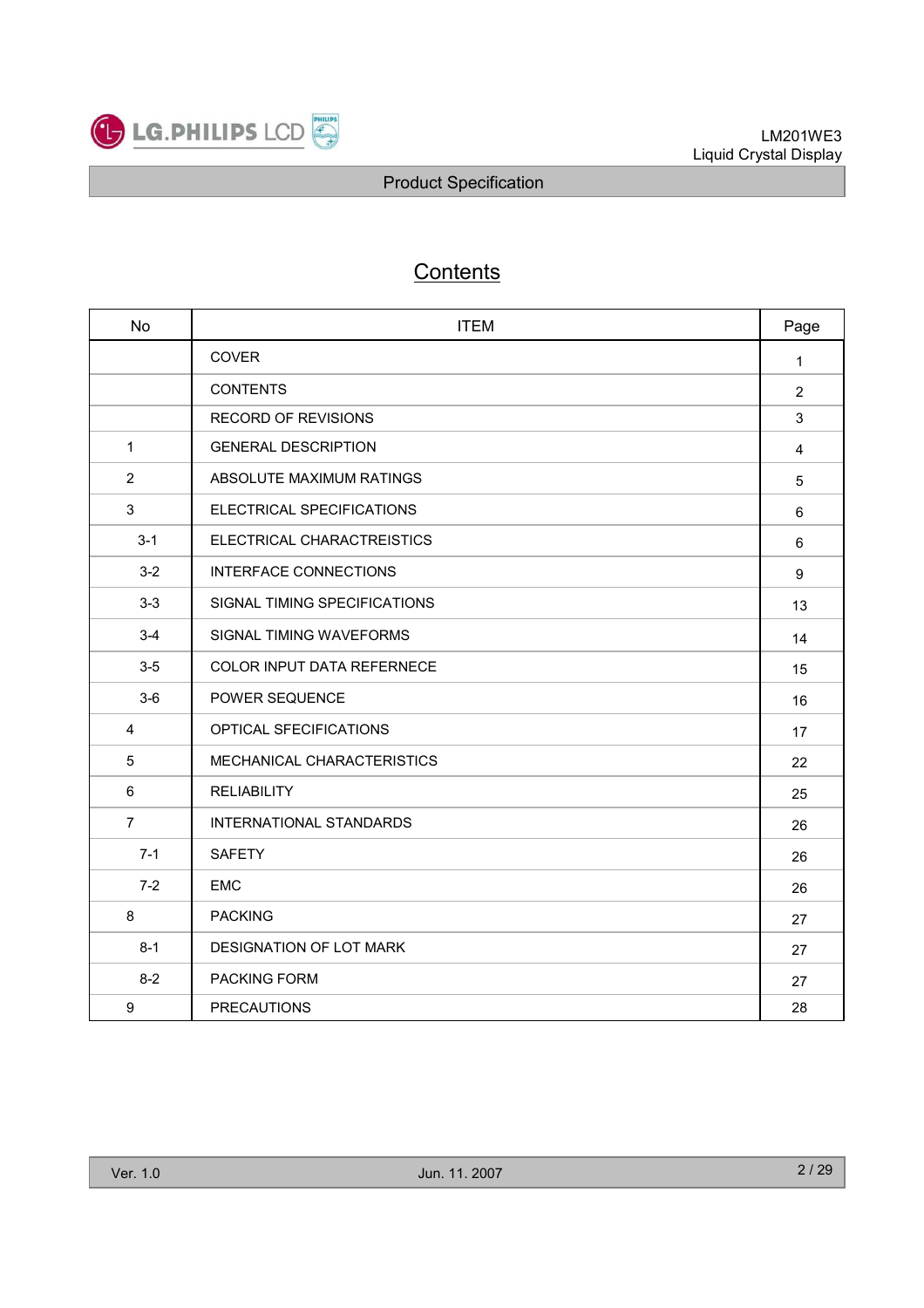

## RECORD OF REVISIONS

| Revision No | <b>Revision Date</b> | Page                     | <b>DESCRIPTION</b>                                                     |      |  |  |
|-------------|----------------------|--------------------------|------------------------------------------------------------------------|------|--|--|
| 0.0         | Dec. 27. 2006        | $\overline{a}$           | Preliminary Specification of LM201WE3-TLJ1 (First Draft)               |      |  |  |
| 0.1         | Mar. 14. 2007        | $\overline{\mathbf{4}}$  | Updated the Logic power consumption (3.5W $\rightarrow$ 3.67W)         |      |  |  |
|             |                      | 6                        | Updated the Electrical characteristics                                 |      |  |  |
|             |                      | $\boldsymbol{9}$         | Updated the user connector pin description(Pin25,26)                   |      |  |  |
|             |                      | 18                       | Updated the Luminance Variation Points. (9P $\rightarrow$ 13P)         |      |  |  |
|             |                      | 21                       | <b>Changed the Gray Scale Specification.</b>                           |      |  |  |
|             |                      | 23,24                    | Updated the Front/Rear Drawings.                                       |      |  |  |
| 0.2         | Apr. 05. 2007        | $\overline{\mathbf{4}}$  | Added the Color Gamut (72%)                                            |      |  |  |
|             |                      | 4, 22                    | Added the reflection ratio (2.5%)                                      |      |  |  |
|             |                      | 26                       | Insert the sentence about the ROHS                                     |      |  |  |
| 0.3         | Apr. 10. 2007        | $\overline{\phantom{a}}$ | Merged the TLJ1/TLJ3 Specification                                     |      |  |  |
|             |                      | 24                       | Updated the TLJ1/TLJ2 Rear view drawing.                               |      |  |  |
| 0.4         | May. 03. 2007        | 18                       | Updated the Gx Color Coordinates (0.292 $\rightarrow$ 0.298)           |      |  |  |
|             |                      | 27                       | Updated the Box Size (523mm $\rightarrow$ 521mm)                       |      |  |  |
| 0.5         | May. 28. 2007        | 18                       | Added the Gamma Spec Value (2.2±0.3)                                   |      |  |  |
|             |                      | 21                       | Update the Gray Scale Specification (9 points $\rightarrow$ 17 points) |      |  |  |
| 1.0         | Jun. 11. 2007        | $\blacksquare$           | <b>Final Specification</b>                                             |      |  |  |
|             |                      |                          |                                                                        |      |  |  |
|             |                      |                          |                                                                        |      |  |  |
|             |                      |                          |                                                                        |      |  |  |
|             |                      |                          |                                                                        |      |  |  |
|             |                      |                          |                                                                        |      |  |  |
|             |                      |                          |                                                                        |      |  |  |
|             |                      |                          |                                                                        |      |  |  |
|             |                      |                          |                                                                        |      |  |  |
|             |                      |                          |                                                                        |      |  |  |
|             |                      |                          |                                                                        |      |  |  |
|             |                      |                          |                                                                        |      |  |  |
|             |                      |                          |                                                                        |      |  |  |
|             |                      |                          |                                                                        |      |  |  |
|             |                      |                          |                                                                        |      |  |  |
|             |                      |                          |                                                                        |      |  |  |
| Ver. 1.0    |                      |                          | Jun. 11. 2007                                                          | 3/29 |  |  |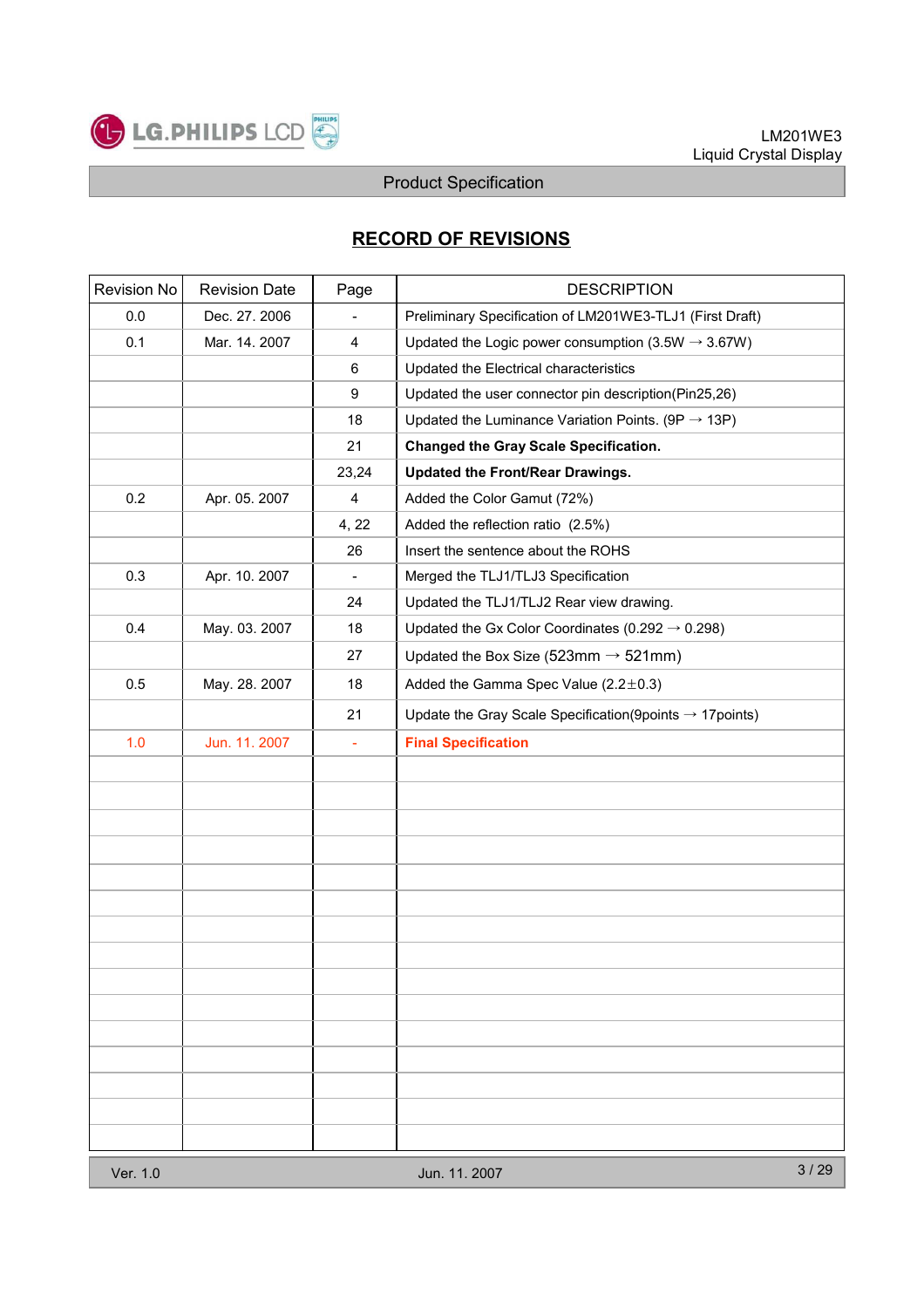

## 1. General Description

LM201WE3 is a Color Active Matrix Liquid Crystal Display with an integral Cold Cathode Fluorescent Lamp(CCFL) backlight system. The matrix employs a-Si Thin Film Transistor as the active element. It is a transmissive type display operating in the normally white mode. It has a 20.1 inch diagonally measured active display area with WSXGA+ resolution (1050 vertical by 1680 horizontal pixel array) Each pixel is divided into Red, Green and Blue sub-pixels or dots which are arranged in vertical stripes. Gray scale or the brightness of the sub-pixel color is determined with a 8-bit gray scale signal for each dot, thus, presenting a palette of more than 16,7M colors with A-FRC(Advanced Frame Rate Control).

It has been designed to apply the 8Bit 2 port LVDS interface.

It is intended to support displays where high brightness, super wide viewing angle, high color saturation, and high color are important.



## General Features

| Active Screen Size            | 20.1 inches (511.133mm) diagonal (Aspect ratio 16:10)                            |  |  |  |  |
|-------------------------------|----------------------------------------------------------------------------------|--|--|--|--|
| Outline Dimension             | 459.4(H) x 296.4 (V) x 14.5(D) mm (Typ.)                                         |  |  |  |  |
| Pixel Pitch                   | $0.258$ mm x $0.258$ mm                                                          |  |  |  |  |
| <b>Pixel Format</b>           | 1680 horiz. By 1050 vert. Pixels RGB strip arrangement                           |  |  |  |  |
| Color Depth                   | 16,7 M colors                                                                    |  |  |  |  |
| Color Gamut                   | 72%                                                                              |  |  |  |  |
| Luminance, White              | 300 cd/m <sup>2</sup> (Center 1 point, Typ.)                                     |  |  |  |  |
| Viewing Angle (CR>10)         | Viewing Angle Free (R/L 160(Typ.), U/D 160(Typ))                                 |  |  |  |  |
| Power Consumption             | Total 25.87 Watt(Typ.) (3.67 Watt@VLCD, 22.2 Watt@300cd/[LAMP=7.5mA])            |  |  |  |  |
| Weight                        | 2,050 g (Typ.)                                                                   |  |  |  |  |
| <b>Display Operating Mode</b> | Transmissive mode, Normally White                                                |  |  |  |  |
| Surface Treatment             | Hard coating(2H) & Glare treatment of the front polarizer, Reflection Ratio 2.5% |  |  |  |  |
| Ver. 1.0                      | 4 / 29<br>Jun. 11, 2007                                                          |  |  |  |  |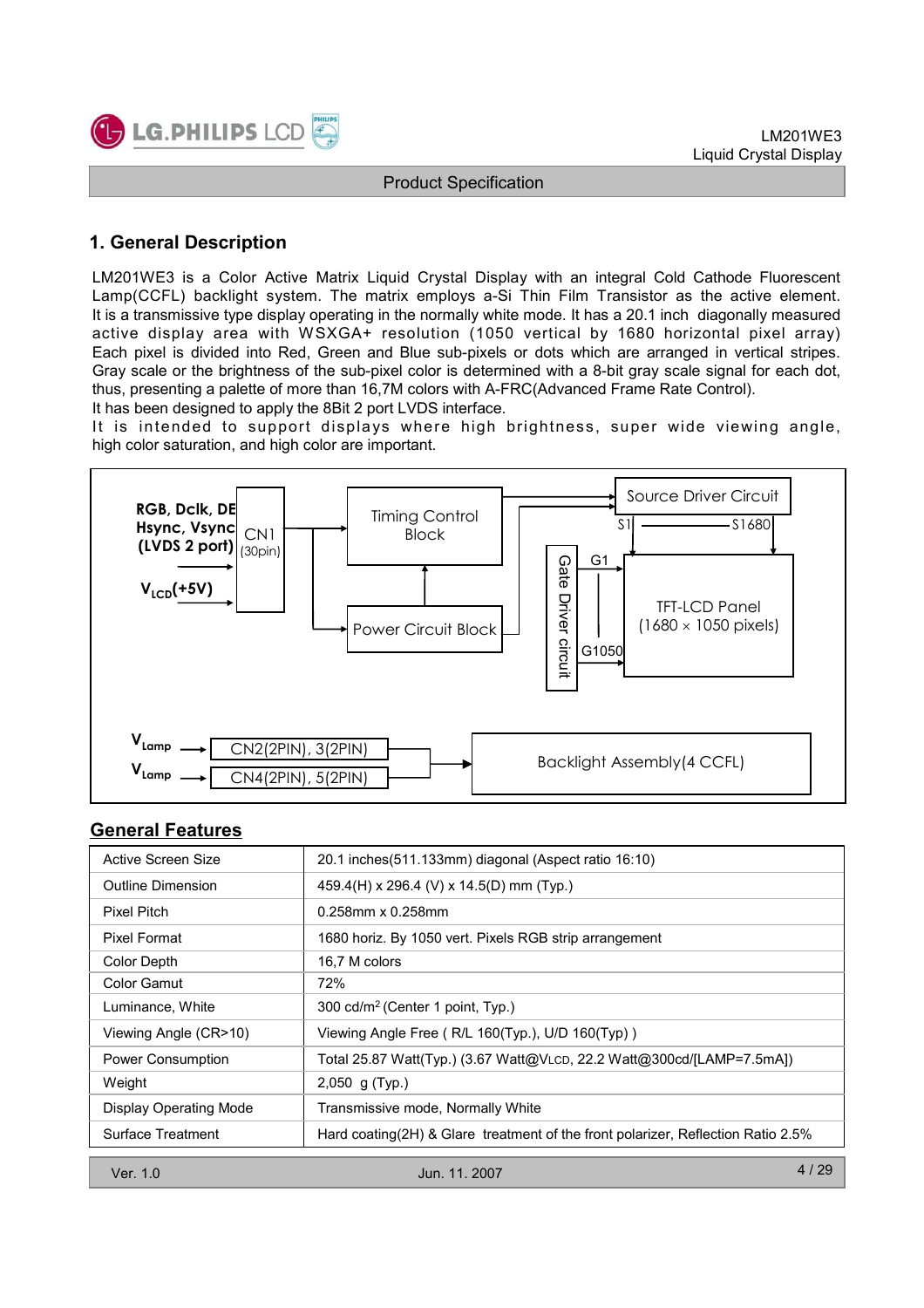

## 2. Absolute Maximum Ratings

The following are maximum values which, if exceeded, may cause faulty operation or damage to the unit.

#### Table 1. ABSOLUTE MAXIMUM RATINGS

| Parameter                         | Symbol      | Values |        | Units       | <b>Notes</b>     |  |
|-----------------------------------|-------------|--------|--------|-------------|------------------|--|
|                                   |             | Min    | Max    |             |                  |  |
| Power Input Voltage               | <b>VLCD</b> | $-0.3$ | $+5.5$ | Vdc         | at $25 \pm 2$ °C |  |
| <b>Operating Temperature</b>      | Top         | 0      | 50     | $^{\circ}C$ |                  |  |
| <b>Storage Temperature</b>        | <b>TST</b>  | $-20$  | 60     | $^{\circ}C$ |                  |  |
| <b>Operating Ambient Humidity</b> | <b>HOP</b>  | 10     | 90     | %RH         |                  |  |
| <b>Storage Humidity</b>           | <b>HST</b>  | 10     | 90     | %RH         |                  |  |

Note : 1. Temperature and relative humidity range are shown in the figure below. Wet bulb temperature should be 39 °C Max, and no condensation of water.



Ver. 1.0 Jun. 11. 2007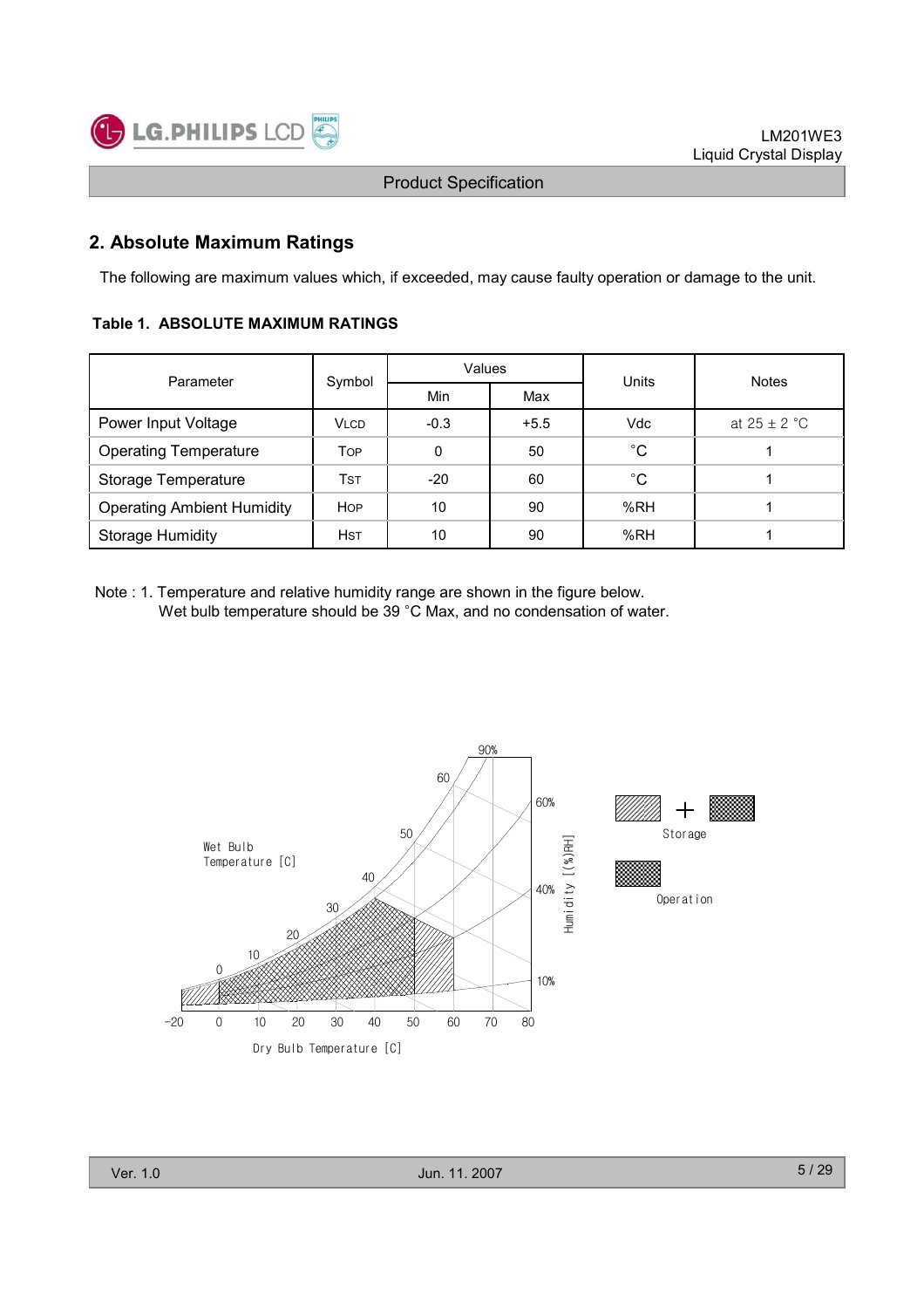

## 3. Electrical Specifications

#### 3-1. Electrical Characteristics

It requires two power inputs. One is employed to power the LCD electronics and to drive the TFT array and liquid crystal. The second input power for the CCFL, is typically generated by an inverter. The inverter is an external unit to the LCDs.

#### Table 2\_1. ELECTRICAL CHARACTERISTICS

| Parameter                  | Symbol      |                          | Values | Unit | <b>Notes</b> |                |  |
|----------------------------|-------------|--------------------------|--------|------|--------------|----------------|--|
|                            |             | Min                      | Typ    | Max  |              |                |  |
| MODULE:                    |             |                          |        |      |              |                |  |
| Power Supply Input Voltage | <b>VLCD</b> | 4.5                      | 5.0    | 5.5  | <b>Vdc</b>   |                |  |
| Power Supply Input Current | <b>ILCD</b> | $\overline{\phantom{0}}$ | 734    | 844  | mA           |                |  |
|                            |             |                          | 912    | 1186 | mA           | $\overline{2}$ |  |
| Power Consumption          | PLCD        | $\overline{\phantom{a}}$ | 3.67   | 4.22 | Watt         |                |  |
| Rush current               | <b>RUSH</b> | $\overline{\phantom{a}}$ |        | 3    | A            | 3              |  |

Note :

- 1. The specified current and power consumption are under the  $V_{LCD}$ =5.0V, 25  $\pm$  2°C, f<sub>V</sub>=60Hz condition whereas mosaic pattern(8 x 6) is displayed and  $f<sub>V</sub>$  is the frame frequency.
- 2. The current is specified at the maximum current pattern.
- 3. The duration of rush current is about 2ms and rising time of power Input is  $500us \pm 20\%$ . (min.).

White : 255Gray Black : 0Gray



#### Maximum current pattern



Mosaic Pattern(8 x 6)

Black Pattern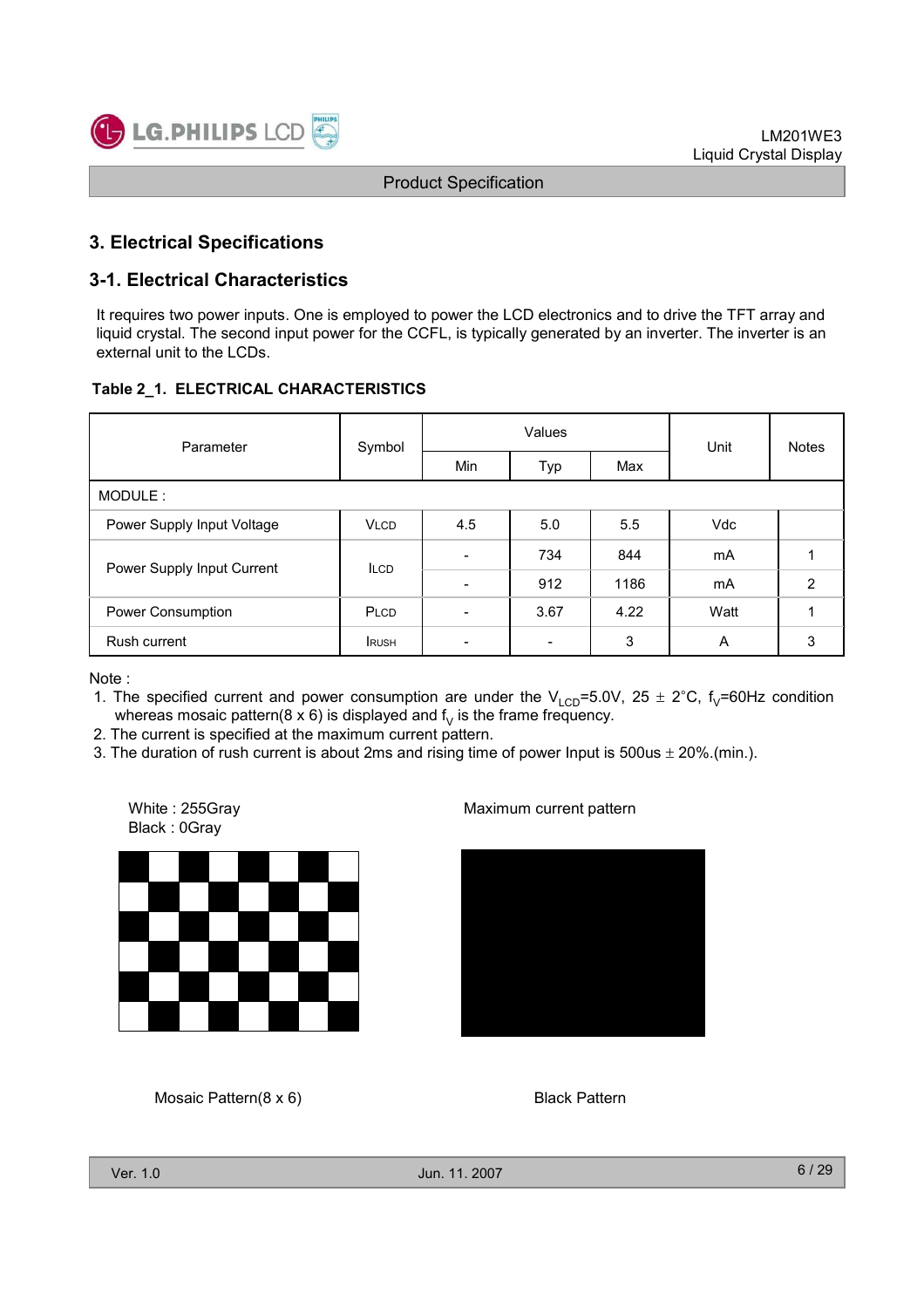

#### Table 2\_2. ELECTRICAL CHARACTERISTICS

| Parameter                           |                    | Symbol      |            | Values     | Unit       | <b>Notes</b>           |      |
|-------------------------------------|--------------------|-------------|------------|------------|------------|------------------------|------|
|                                     |                    |             | Min        | Typ        | Max        |                        |      |
| LAMP:                               |                    |             |            |            |            |                        |      |
| <b>Operating Voltage</b>            |                    | <b>VBL</b>  | 725(8.0mA) | 740(7.5mA) | 900(3.0mA) | <b>V<sub>RMS</sub></b> | 1, 2 |
| <b>Operating Current</b>            |                    | <b>IBL</b>  | 3.0        | 7.5        | 8.0        | $mA_{RMS}$             |      |
| <b>Established Starting Voltage</b> |                    | Vs          |            |            |            |                        | 1, 3 |
|                                     | at 25 $^{\circ}$ C |             |            |            | 1250       | $V_{RMS}$              |      |
|                                     | at $0^{\circ}$ C   |             |            |            | 1550       | $V_{RMS}$              |      |
| <b>Operating Frequency</b>          |                    | <b>f</b> BL | 40         | 60         | 70         | <b>kHz</b>             | 4    |
| Discharge Stabilization Time        |                    | Ts          |            |            | 3          | <b>Min</b>             | 1, 5 |
| <b>Power Consumption</b>            |                    | <b>PBL</b>  |            | 22.2       | 24.4       | Watt                   | 6    |
| Life Time                           |                    |             | 50,000     |            |            | <b>Hrs</b>             | 1, 7 |

Note : The design of the inverter must have specifications for the lamp in LCD Assembly.

- The performance of the Lamp in LCM, for example life time or brightness, is extremely influenced by the characteristics of the DC-AC inverter. So all the parameters of an inverter should be carefully designed so as not to produce too much leakage current from high-voltage output of the inverter. When you design or order the inverter, please make sure unwanted lighting caused by the mismatch of the lamp and the inverter (no lighting, flicker, etc) never occurs. When you confirm it, the LCD– Assembly should be operated in the same condition as installed in you instrument.
	- Do not attach a conducting tape to lamp connecting wire. If the lamp wire attach to a conducting tape, TFT-LCD Module has a low luminance and the inverter has abnormal action. Because leakage current is occurred between lamp wire and conducting tape.
	- 1. Specified values are for a single lamp.
	- 2. Operating voltage is measured at  $25 \pm 2^{\circ}$ C. The variance of the voltage is  $\pm$  10%.
	- 3. The voltage above  $V_S$  should be applied to the lamps for more than 1 second for start-up. (Inverter open voltage must be more than lamp starting voltage.)

Otherwise, the lamps may not be turned on. The used lamp current is the lamp typical current.

- 4. Lamp frequency may produce interface with horizontal synchronous frequency and as a result this may cause beat on the display. Therefore lamp frequency shall be as away possible from the horizontal synchronous frequency and from its harmonics in order to prevent interference.
- 5. Let's define the brightness of the lamp after being lighted for 5 minutes as 100%.  $T<sub>s</sub>$  is the time required for the brightness of the center of the lamp to be not less than 95%.
- 6. The lamp power consumption shown above does not include loss of external inverter.

The used lamp current is the lamp typical current. ( $P_{BL}$  =  $V_{BL}$  x  $I_{BL}$  x  $N_{Lamp}$ )

7. The life is determined as the time at which brightness of the lamp is 50% compared to that of initial value at the typical lamp current on condition of continuous operating at  $25 \pm 2^{\circ}$ C.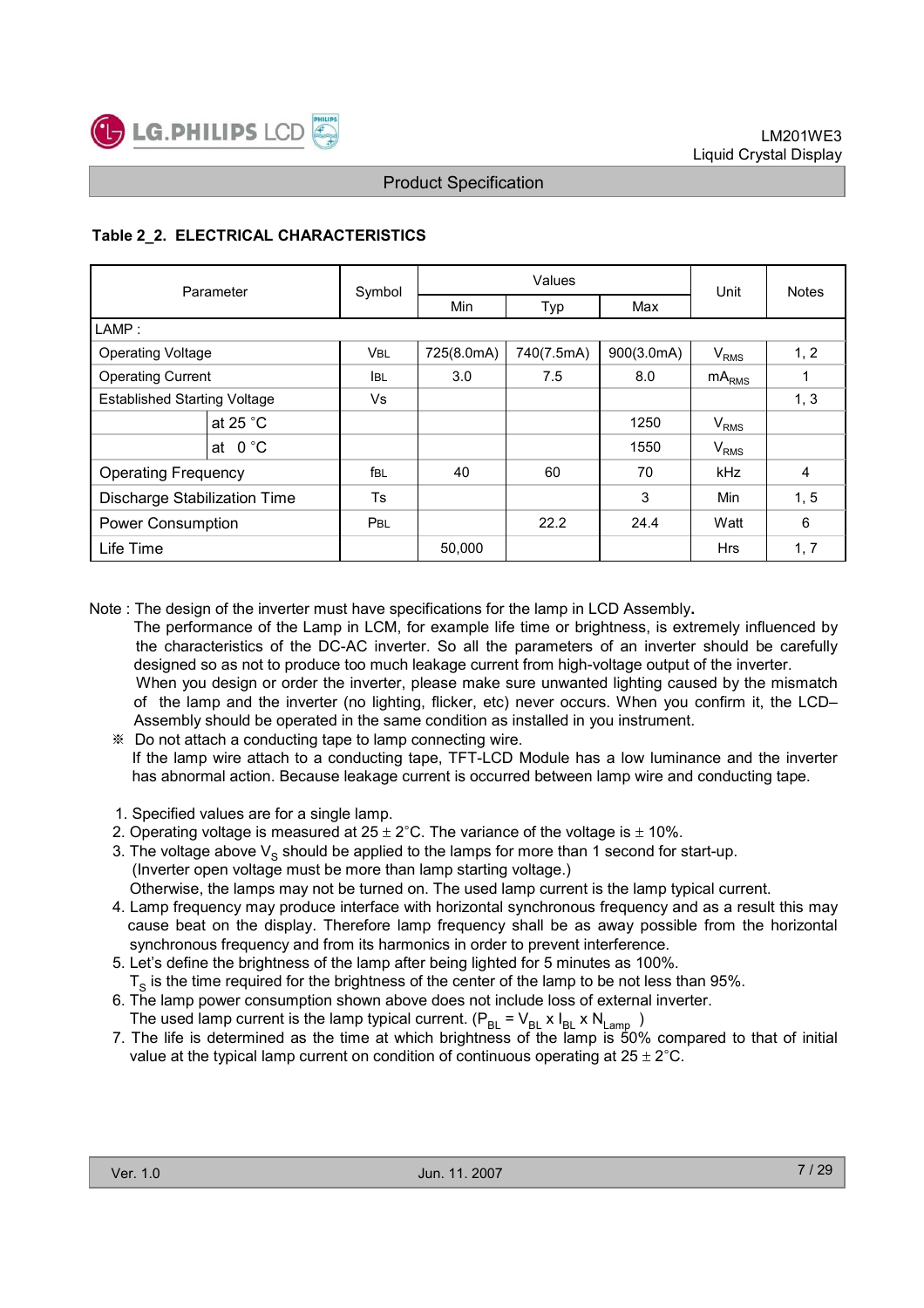

8. The output of the inverter must have symmetrical(negative and positive) voltage waveform and symmetrical current waveform (Unsymmetrical ratio is less than 10%). Please do not use the inverter which has unsymmetrical voltage and unsymmetrical current and spike wave.

Requirements for a system inverter design, which is intended to have a better display performance, a better power efficiency and a more reliable lamp, are following.

It shall help increase the lamp lifetime and reduce leakage current.

- a. The asymmetry rate of the inverter waveform should be less than 10%.
- b. The distortion rate of the waveform should be within  $\sqrt{2} \pm 10\%$ .

\* Inverter output waveform had better be more similar to ideal sine wave.



- 9. The inverter which is combined with this LCM, is highly recommended to connect coupling(ballast) condenser at the high voltage output side. When you use the inverter which has not coupling(ballast) condenser, it may cause abnormal lamp lighting because of biased mercury as time goes.
- 10.In case of edgy type back light with over 4 parallel lamps, input current and voltage wave form should be synchronized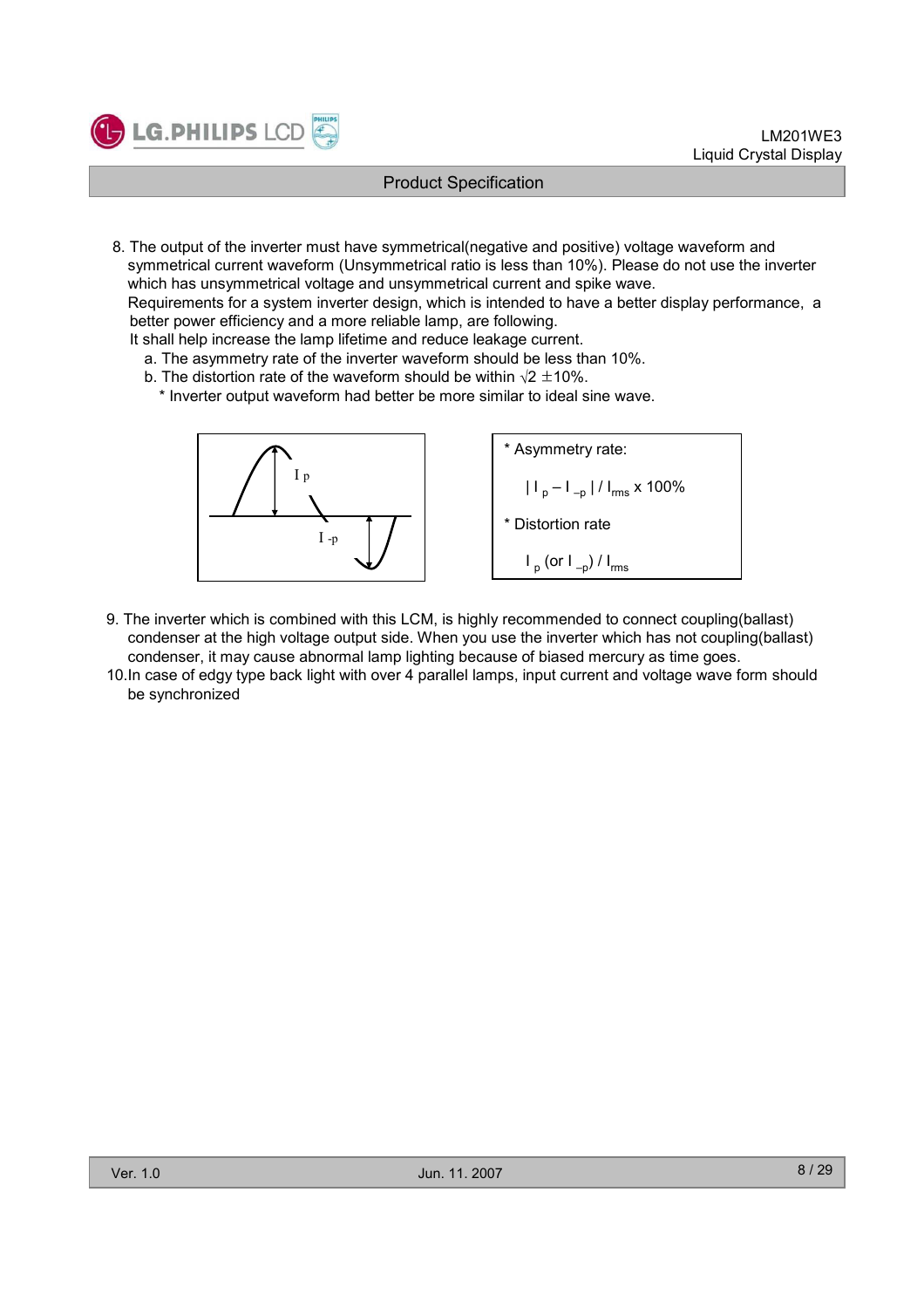

## 3-2. Interface Connections

#### ᆛLCD Connector(CN1) : FI-XB30SRL-HF11 (Manufactured by JAE) or MDF76LBRW-30S-1H (Manufactured by HIROSE)  $-Mating$  Connector: FI-XC30C2L (Manufactured by JAE)

#### Table 3. MODULE CONNECTOR(CN1) PIN CONFIGURATION

| Pin No           | Symbol              | Description                                                                   |             |
|------------------|---------------------|-------------------------------------------------------------------------------|-------------|
| 1                | <b>FROM</b>         | Minus signal of odd channel 0 (LVDS)                                          |             |
| $\boldsymbol{2}$ | FR0P                | Plus signal of odd channel 0 (LVDS)                                           |             |
| 3                | FR <sub>1</sub> M   | Minus signal of odd channel 1 (LVDS)                                          |             |
| $\frac{4}{5}$    | FR <sub>1</sub> P   | Plus signal of odd channel 1 (LVDS)                                           |             |
|                  | FR <sub>2</sub> M   | Minus signal of odd channel 2 (LVDS)                                          |             |
| $\,6$            | FR <sub>2</sub> P   | Plus signal of odd channel 2 (LVDS)                                           | First data  |
| $\overline{7}$   | <b>GND</b>          | Ground                                                                        |             |
| 8                | <b>FCLKINM</b>      | Minus signal of odd clock channel (LVDS)                                      |             |
| 9                | <b>FCLKINP</b>      | Plus signal of odd clock channel (LVDS)                                       |             |
| 10               | FR <sub>3</sub> M   | Minus signal of odd channel 3 (LVDS)                                          |             |
| 11<br>12         | FR3P<br><b>SR0M</b> | Plus signal of odd channel 3 (LVDS)                                           |             |
| 13               | SR <sub>0</sub> P   | Minus signal of even channel 0 (LVDS)<br>Plus signal of even channel 0 (LVDS) |             |
| 14               | <b>GND</b>          | Ground                                                                        |             |
| 15               | SR <sub>1</sub> M   | Minus signal of even channel 1 (LVDS)                                         |             |
| 16               | SR <sub>1</sub> P   | Plus signal of even channel 1 (LVDS)                                          |             |
| 17               | <b>GND</b>          | Ground                                                                        |             |
| 18               | SR <sub>2M</sub>    | Minus signal of even channel 2 (LVDS)                                         | Second data |
| 19               | SR <sub>2</sub> P   | Plus signal of even channel 2 (LVDS)                                          |             |
| 20               | <b>SCLKINM</b>      | Minus signal of even clock channel (LVDS)                                     |             |
| 21               | <b>SCLKINP</b>      | Plus signal of even clock channel (LVDS)                                      |             |
| 22               | SR <sub>3</sub> M   | Minus signal of even channel 3 (LVDS)                                         |             |
| 23               | SR <sub>3</sub> P   | Plus signal of even channel 3 (LVDS)                                          |             |
| 24               | <b>GND</b>          | Ground                                                                        |             |
| 25               | <b>NC</b>           | No Connection (I2C Serial interface for P-VCOM)                               |             |
| 26               | <b>NC</b>           | No Connection (I2C Serial interface for P-VCOM)                               |             |
| 27               | PWM OUT             | PWM OUT signal for control burst frequency of Inverter                        |             |
| 28               | <b>VLCD</b>         | Power Supply +5.0V                                                            |             |
| 29               | <b>VLCD</b>         | Power Supply +5.0V                                                            |             |
| 30               | <b>VLCD</b>         | Power Supply +5.0V                                                            |             |

Note: 1. NC: No Connection.

- 2. All GND(ground) pins should be connected together and to Vss which should also be connected to the LCD's metal frame.
- 3. All VLCD (power input) pins should be connected together.
- 4. Input Level of LVDS signal is based on the IEA 664 Standard.
- 5. RWM\_OUT signal is synchronized with vertical frequency.

It's frequency is 3 times of vertical frequency, and it's duty ratio is 50%.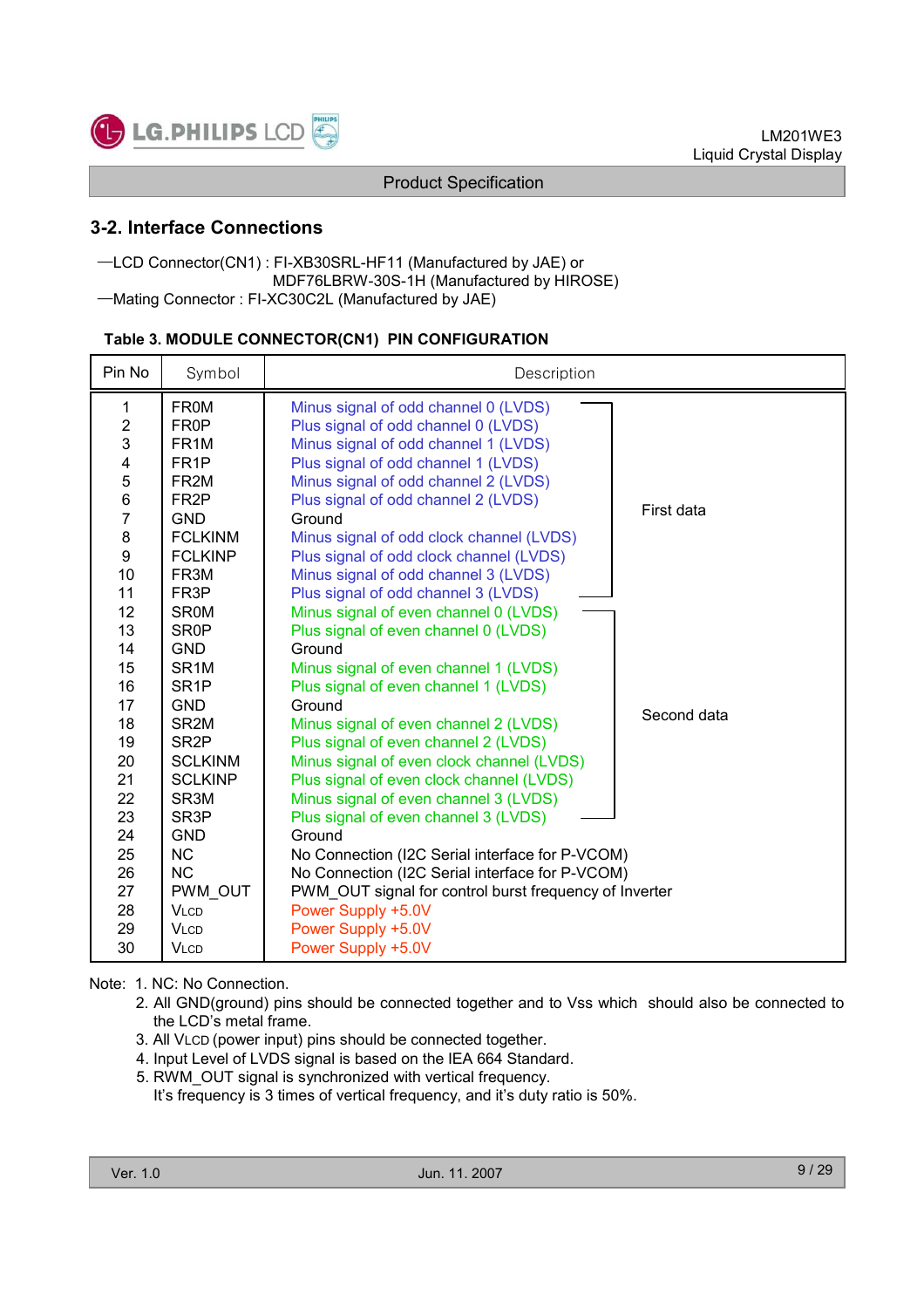

#### User Connector Diagram

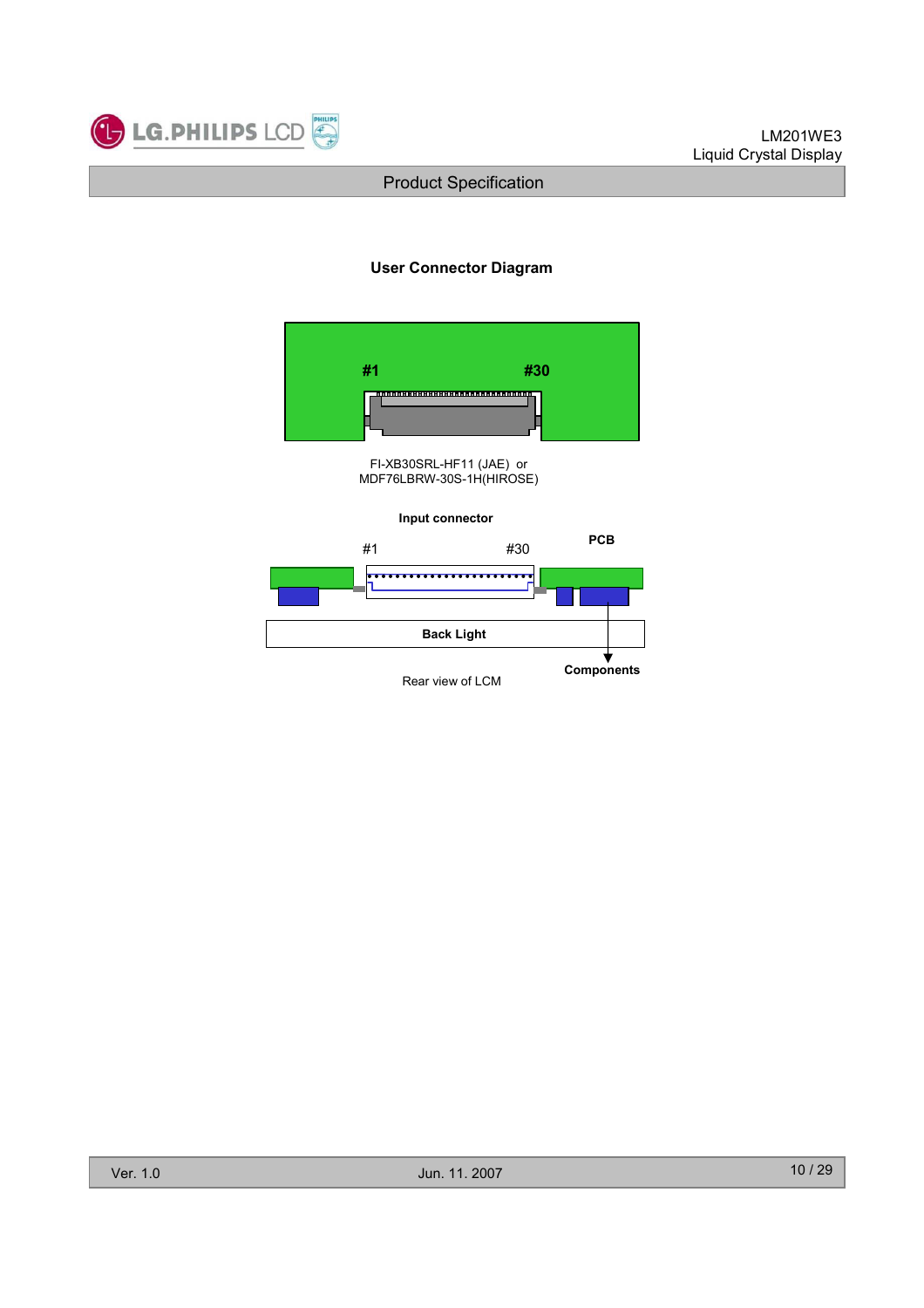

#### Table 4. REQUIRED SIGNAL ASSIGNMENT FOR Flat Link (TI:SN75LVDS83) Transmitter

| Pin #          | <b>Pin Name</b> | <b>Require Signal</b>      | Pin# | <b>Pin Name</b> | <b>Require Signal</b>                    |
|----------------|-----------------|----------------------------|------|-----------------|------------------------------------------|
| $\mathbf{1}$   | Vcc             | Power Supply for TTL Input | 29   | <b>GND</b>      | Ground pin for TTL                       |
| $\overline{2}$ | D <sub>5</sub>  | TTL Input (R7)             | 30   | D <sub>26</sub> | TTL Input (DE)                           |
| 3              | D <sub>6</sub>  | TTL Input (R5)             | 31   | $TX$ CLKIN      | TTL Level clock Input                    |
| 4              | D7              | TTL Input (G0)             | 32   | PWR DWN         | Power Down Input                         |
| $\,$ 5 $\,$    | <b>GND</b>      | Ground pin for TTL         | 33   | PLL GND         | Ground pin for PLL                       |
| 6              | D <sub>8</sub>  | TTL Input (G1)             | 34   | PLL Vcc         | Power Supply for PLL                     |
| $\overline{7}$ | D <sub>9</sub>  | TTL Input (G2)             | 35   | PLL GND         | Ground pin for PLL                       |
| 8              | D <sub>10</sub> | TTL Input (G6)             | 36   | <b>LVDS GND</b> | Ground pin for LVDS                      |
| 9              | <b>Vcc</b>      | Power Supply for TTL Input | 37   | $TxOUT3 +$      | Positive LVDS differential data output 3 |
| 10             | D11             | TTL Input (G7)             | 38   | $TxOUT3 -$      | Negative LVDS differential data output 3 |
| 11             | D12             | TTL Input (G3)             | 39   | $T_X$ CLKOUT +  | Positive LVDS differential clock output  |
| 12             | D13             | TTL Input (G4)             | 40   | $T_X$ CLKOUT-   | Negative LVDS differential clock output  |
| 13             | <b>GND</b>      | Ground pin for TTL         | 41   | $T_X$ OUT2+     | Positive LVDS differential data output 2 |
| 14             | D14             | TTL Input (G5)             | 42   | $T_X$ OUT2 -    | Negative LVDS differential data output 2 |
| 15             | D <sub>15</sub> | TTL Input (B0)             | 43   | <b>LVDS GND</b> | Ground pin for LVDS                      |
| 16             | D16             | TTL Input (B6)             | 44   | LVDS Vcc        | Power Supply for LVDS                    |
| 17             | <b>Vcc</b>      | Power Supply for TTL Input | 45   | $T_X$ OUT1+     | Positive LVDS differential data output 1 |
| 18             | D17             | TTL Input (B7)             | 46   | $T_X$ OUT1 -    | Negative LVDS differential data output 1 |
| 19             | D18             | TTL Input (B1)             | 47   | $T_X$ OUT0+     | Positive LVDS differential data output 0 |
| 20             | D <sub>19</sub> | TTL Input (B2)             | 48   | $T_X$ OUT0 -    | Negative LVDS differential data output 0 |
| 21             | <b>GND</b>      | Ground pin for TTL Input   | 49   | <b>LVDS GND</b> | Ground pin for LVDS                      |
| 22             | D <sub>20</sub> | TTL Input (B3)             | 50   | D <sub>27</sub> | TTL Input (R6)                           |
| 23             | D <sub>21</sub> | TTL Input (B4)             | 51   | D <sub>0</sub>  | TTL Input (R0)                           |
| 24             | D <sub>22</sub> | TTL Input (B5)             | 52   | D <sub>1</sub>  | TTL Input (R1)                           |
| 25             | D <sub>23</sub> | TTL Input (RSVD)           | 53   | <b>GND</b>      | Ground pin for TTL                       |
| 26             | Vcc             | Power Supply for TTL Input | 54   | D <sub>2</sub>  | TTL Input (R2)                           |
| 27             | D <sub>24</sub> | TTL Input (HSYNC)          | 55   | D <sub>3</sub>  | TTL Input (R3)                           |
| 28             | D <sub>25</sub> | TTL Input (VSYNC)          | 56   | D4              | TTL Input (R4)                           |

Notes : Refer to LVDS Transmitter Data Sheet for detail descriptions.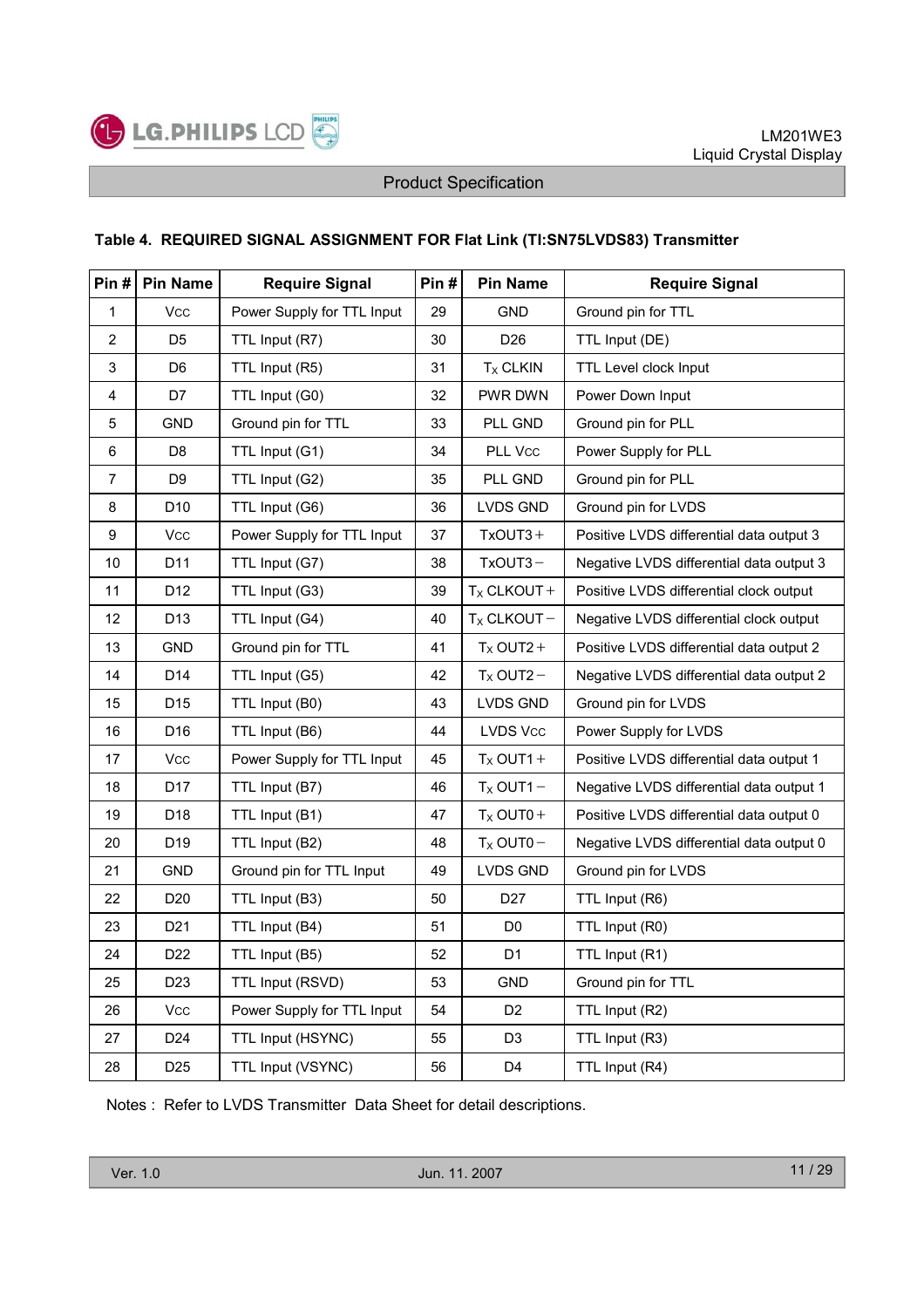

#### Table 5. BACKLIGHT CONNECTOR PIN CONFIGURATION(CN2,CN3,CN4,CN5)

The backlight interface connector is a model 35001HS-02LD(CN2/CN3/CN4/CN5) manufactured by Yeonho. The mating connector part number are 35001WR-02L or equivalent. The pin configuration for the connector is shown in the table below.

| Pin | Symbol | Description           | <b>NOTES</b> |
|-----|--------|-----------------------|--------------|
|     | HV     | High Voltage for Lamp |              |
|     |        | Low Voltage for Lamp  |              |

Νote : 1. The high voltage power terminal is colored Gray, Sky blue. 2. The low voltage pin color is Black, Blue.

#### <BACKLIGHT CONNECTOR DIAGRAM>



#### Down Side

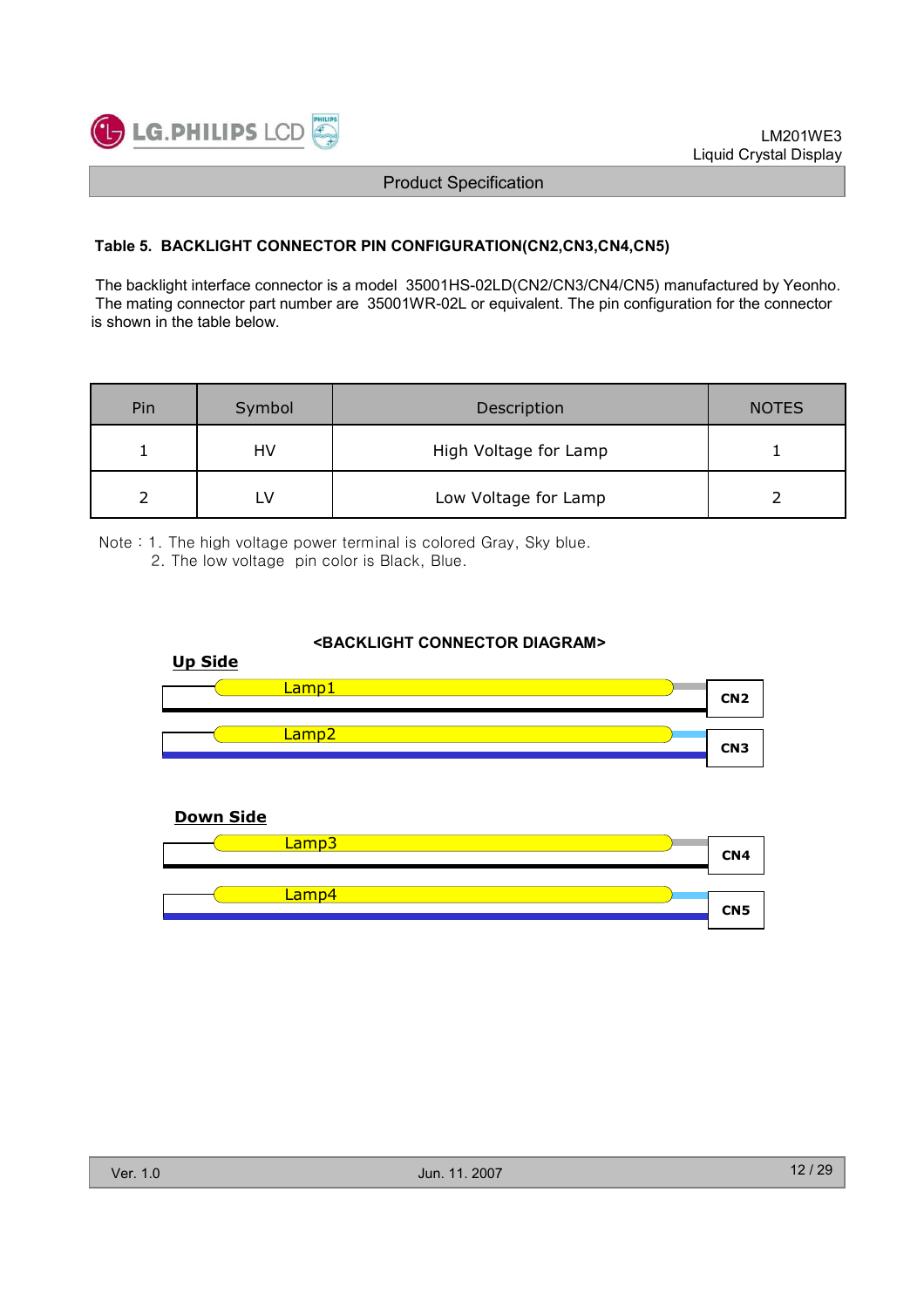

## 3-3. Signal Timing Specifications

This is the signal timing required at the input of the User connector. All of the interface signal timing should be satisfied with the following specifications for it's proper operation.

#### Table 6. Timing Table

| <b>ITEM</b>      | <b>Symbol</b>                 |                          | Min            | <b>Typ</b> | <b>Max</b> | <b>Unit</b> | <b>Note</b> |
|------------------|-------------------------------|--------------------------|----------------|------------|------------|-------------|-------------|
|                  | Period                        | tclk                     | 12.19          | 16.8       | 21.1       | ns          |             |
| <b>DCLK</b>      | Frequency                     | $\overline{\phantom{0}}$ | 47.375         | 59.5       | 82         | <b>MHz</b>  | 2pixel/clk  |
|                  | Period                        | t <sub>HP</sub>          | 880            | 920        | 1200       | tclk        |             |
| Hsync            | Frequency                     | fH                       | 51.495         | 64.674     | 81.522     | <b>KHz</b>  |             |
|                  | Width                         | twh                      | 8              | 16         | 64         | tclk        |             |
|                  | Period                        | tv <sub>P</sub>          | 1060           | 1080       | 1300       | tHP         |             |
| Vsync            | Frequency                     | fV                       | 48             | 60         | 77         | Hz          |             |
|                  | Width                         | twy                      | 3              | 6          | 205<br>tHP |             |             |
|                  | Horizontal Valid              | thv                      | 840            | 840        | 840        |             |             |
|                  | Horizontal Back Porch         | <b>t</b> HBP             | 16             | 40         | 200        |             |             |
|                  | <b>Horizontal Front Porch</b> | tHFP                     | 16             | 24         | 96         | tclk        |             |
| <b>DE</b>        | <b>Horizontal Blank</b>       | $\overline{\phantom{a}}$ | 40             | 80         | 360        |             |             |
| (Data<br>Enable) | <b>Vertical Valid</b>         | tvv                      | 1050           | 1050       | 1050       |             |             |
|                  | Vertical Back Porch           | tvBP                     | 5              | 21         | 39         |             |             |
|                  | Vertical Front Porch          | tvFP                     | $\overline{2}$ | 3          | 6          | tHP         |             |
|                  | <b>Vertical Blank</b>         | $\overline{\phantom{0}}$ | 10             | 30         | 250        |             |             |

Notes: Hsync period and Hsync width-active should be even number times of tCLK. If the value is odd number times of tCLK, display control signal can be asynchronous. In order to operate this LCM a Hsync, Vsyn, and DE(data enable) signals should be used.

- 1. The performance of the electro-optical characteristics may be influenced by variance of the vertical refresh rates.
- 2. Vsync and Hsync should be keep the above specification.
- 3. Hsync Period, Hsync Width, and Horizontal Back Porch should be any times of character number(8).
- 4. The polarity of Hsync, Vsync is not restricted.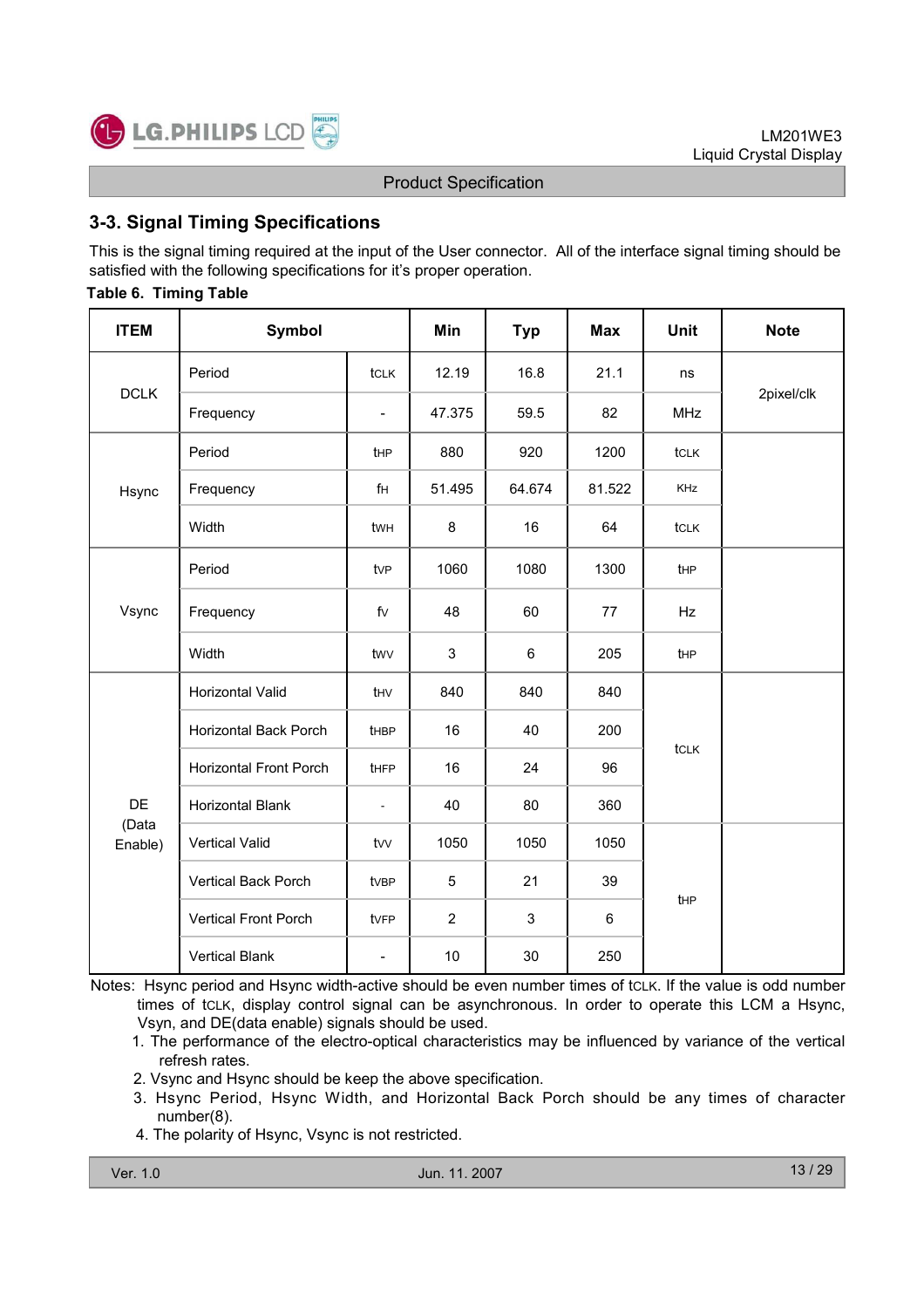

## 3-4. Signal Timing Waveforms

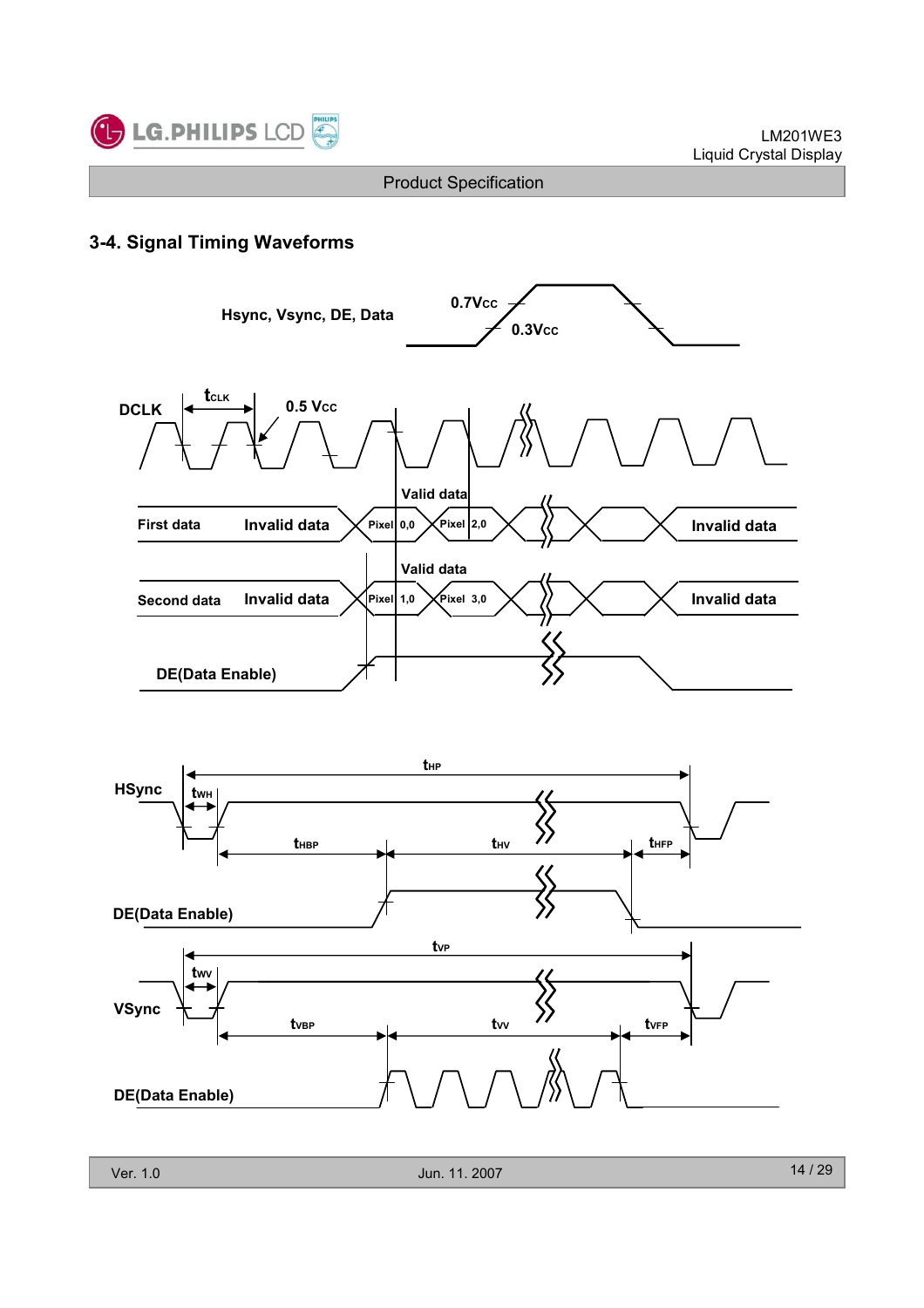

## 3-5. Color Data Reference

The Brightness of each primary color(red,green,blue) is based on the 8-bit gray scale data input for the color; the higher the binary input, the brighter the color. The table below provides a reference for color versus data input.

#### Table 7. COLOR DATA REFERENCE

|              |                    |      |              |   |             |              |           |              |                         |           |             |              |             | Input Color Data |             |              |                         |             |                |              |             |             |              |              |                         |              |
|--------------|--------------------|------|--------------|---|-------------|--------------|-----------|--------------|-------------------------|-----------|-------------|--------------|-------------|------------------|-------------|--------------|-------------------------|-------------|----------------|--------------|-------------|-------------|--------------|--------------|-------------------------|--------------|
|              | Color              |      |              |   |             | <b>RED</b>   |           |              |                         |           |             |              |             | <b>GREEN</b>     |             |              |                         |             |                |              |             | <b>BLUE</b> |              |              |                         |              |
|              |                    |      | <b>MSB</b>   |   |             |              |           |              |                         | LSB       | <b>MSB</b>  |              |             |                  |             |              |                         | <b>LSB</b>  | <b>MSB</b>     |              |             |             |              |              |                         | <b>LSB</b>   |
|              |                    |      |              |   |             |              |           |              | R7 R6 R5 R4 R3 R2 R1 R0 |           |             |              |             |                  |             |              | G7 G6 G5 G4 G3 G2 G1 G0 |             |                |              |             |             |              |              | B7 B6 B5 B4 B3 B2 B1 B0 |              |
|              | <b>Black</b>       |      | 0            | 0 | $\mathbf 0$ | 0            | 0         | $\pmb{0}$    | 0                       | 0         | 0           | $\pmb{0}$    | $\mathbf 0$ | 0                | $\pmb{0}$   | 0            | 0                       | 0           | $\pmb{0}$      | $\mathbf 0$  | $\mathbf 0$ | 0           | 0            | 0            | $\pmb{0}$               | $\pmb{0}$    |
|              | Red (255)          |      | $\mathbf 1$  | 1 | 1           | 1            | 1         | $\mathbf{1}$ | 1                       | 1         | 0           | $\pmb{0}$    | $\pmb{0}$   | $\pmb{0}$        | $\mathsf 0$ | 0            | $\mathbf 0$             | 0           | $\pmb{0}$      | $\pmb{0}$    | $\pmb{0}$   | $\pmb{0}$   | $\mathsf 0$  | $\mathsf 0$  | 0                       | 0            |
|              | Green (255)        |      | 0            | 0 | $\pmb{0}$   | $\mathbf 0$  | 0         | $\pmb{0}$    | $\pmb{0}$               | $\circ$   | 1           | 1            | 1           | 1                | 1           | 1            | $\mathbf{1}$            | 1           | $\pmb{0}$      | $\pmb{0}$    | $\mathbf 0$ | 0           | 0            | 0            | $\mathbf 0$             | 0            |
| <b>Basic</b> | <b>Blue (255)</b>  |      | 0            | 0 | $\mathbf 0$ | $\mathbf 0$  | 0         | $\pmb{0}$    | $\pmb{0}$               | 0         | 0           | 0            | 0           | 0                | $\mathbf 0$ | 0            | $\pmb{0}$               | 0           | $\mathbf{1}$   | $\mathbf{1}$ | 1           | 1           | $\mathbf{1}$ | 1            | $\mathbf{1}$            | 1            |
| Color        | Cyan               |      | 0            | 0 | 0           | 0            | 0         | $\pmb{0}$    | 0                       | 0         | 1           | 1            | 1           | 1                | 1           | 1            | $\mathbf{1}$            | 1           | 1              | 1            | 1           | 1           | 1            | 1            | 1                       | 1            |
|              | Magenta            |      | $\mathbf 1$  | 1 | 1           | 1            | 1         | 1            | 1                       | 1         | 0           | 0            | 0           | 0                | 0           | 0            | 0                       | 0           | $\mathbf{1}$   | $\mathbf{1}$ | 1           | 1           | 1            | $\mathbf{1}$ | $\mathbf{1}$            | $\mathbf{1}$ |
|              | Yellow             |      | $\mathbf{1}$ | 1 | 1           | 1            | 1         | 1            | 1                       | 1         | 1           | $\mathbf{1}$ | 1           | 1                | 1           | 1            | $\mathbf 1$             | 1           | $\pmb{0}$      | $\pmb{0}$    | $\pmb{0}$   | $\pmb{0}$   | $\pmb{0}$    | 0            | $\pmb{0}$               | 0            |
|              | White              |      | 1            | 1 | 1           | 1            | 1         | 1            | 1                       | 1         | 1           | 1            | 1           | 1                | 1           | 1            | $\mathbf{1}$            | 1           | 1              | 1            | 1           | 1           | 1            | 1            | 1                       | 1            |
|              | RED (000)          | Dark | 0            | 0 | $\pmb{0}$   | $\pmb{0}$    | 0         | $\pmb{0}$    | $\pmb{0}$               | 0         | $\pmb{0}$   | $\pmb{0}$    | 0           | 0                | $\pmb{0}$   | 0            | 0                       | 0           | $\pmb{0}$      | $\pmb{0}$    | $\pmb{0}$   | 0           | 0            | 0            | $\pmb{0}$               | 0            |
|              | RED (001)          |      | $\pmb{0}$    | 0 | 0           | 0            | 0         | $\pmb{0}$    | 0                       | 1         | 0           | 0            | 0           | 0                | $\mathbf 0$ | 0            | $\pmb{0}$               | 0           | $\pmb{0}$      | $\pmb{0}$    | $\pmb{0}$   | 0           | $\pmb{0}$    | 0            | $\mathbf 0$             | 0            |
| <b>RED</b>   | $\ddotsc$          |      |              |   |             |              |           |              |                         |           |             |              |             | $\ldots$         |             |              |                         |             |                |              |             | $\ddotsc$   |              |              |                         |              |
|              | RED (254)          |      | $\mathbf{1}$ | 1 | 1           | $\mathbf{1}$ | 1         | $\mathbf{1}$ | $\mathbf{1}$            | $\pmb{0}$ | $\pmb{0}$   | $\pmb{0}$    | $\pmb{0}$   | 0                | $\mathbf 0$ | 0            | $\pmb{0}$               | 0           | $\overline{0}$ | $\pmb{0}$    | $\mathbf 0$ | 0           | 0            | 0            | $\mathbf 0$             | $\mathbf 0$  |
|              | RED (255)          |      | $\mathbf{1}$ | 1 | 1           | $\mathbf{1}$ | 1         | 1            | 1                       | 1         | 0           | $\pmb{0}$    | $\pmb{0}$   | 0                | $\pmb{0}$   | 0            | $\mathbf 0$             | 0           | $\pmb{0}$      | $\pmb{0}$    | $\pmb{0}$   | 0           | 0            | 0            | $\pmb{0}$               | 0            |
|              | GREEN (000) Dark   |      | $\pmb{0}$    | 0 | 0           | 0            | 0         | $\pmb{0}$    | $\mathbf 0$             | 0         | 0           | $\pmb{0}$    | 0           | $\pmb{0}$        | 0           | 0            | $\pmb{0}$               | 0           | $\pmb{0}$      | 0            | 0           | $\pmb{0}$   | 0            | 0            | $\pmb{0}$               | 0            |
|              | <b>GREEN (001)</b> |      | 0            | 0 | 0           | 0            | 0         | 0            | 0                       | 0         | 0           | 0            | 0           | 0                | 0           | 0            | $\mathbf 0$             | 1           | 0              | $\pmb{0}$    | $\mathbf 0$ | 0           | 0            | 0            | 0                       | 0            |
| <b>GREEN</b> | $\ddotsc$          |      |              |   |             | $\ldots$     |           |              |                         |           |             |              |             | $\ldots$         |             |              |                         |             |                |              |             | $\cdots$    |              |              |                         |              |
|              | <b>GREEN (254)</b> |      | 0            | 0 | $\pmb{0}$   | $\mathsf 0$  | $\pmb{0}$ | $\pmb{0}$    | $\pmb{0}$               | 0         | 1           | $\mathbf{1}$ | 1           | 1                | 1           | $\mathbf{1}$ | $\mathbf{1}$            | $\pmb{0}$   | $\mathbf 0$    | $\mathbf 0$  | $\mathbf 0$ | 0           | $\pmb{0}$    | 0            | $\pmb{0}$               | $\pmb{0}$    |
|              | <b>GREEN (255)</b> |      | 0            | 0 | 0           | 0            | $\pmb{0}$ | $\pmb{0}$    | 0                       | 0         | 1           | 1            | 1           | 1                | 1           | 1            | $\mathbf{1}$            | 1           | 0              | $\pmb{0}$    | $\pmb{0}$   | 0           | 0            | 0            | $\pmb{0}$               | 0            |
|              | <b>BLUE (000)</b>  | Dark | $\mathbf 0$  | 0 | 0           | $\mathbf 0$  | 0         | 0            | $\mathbf 0$             | 0         | $\mathbf 0$ | 0            | 0           | 0                | $\mathbf 0$ | 0            | $\mathbf 0$             | 0           | $\pmb{0}$      | $\pmb{0}$    | $\mathbf 0$ | 0           | 0            | 0            | $\mathsf 0$             | 0            |
|              | <b>BLUE (001)</b>  |      | $\mathsf 0$  | 0 | $\pmb{0}$   | $\mathbf 0$  | 0         | $\pmb{0}$    | $\mathbf 0$             | 0         | $\mathbf 0$ | $\mathbf 0$  | $\pmb{0}$   | 0                | $\mathbf 0$ | 0            | $\pmb{0}$               | $\mathbf 0$ | $\mathsf 0$    | $\pmb{0}$    | $\mathbf 0$ | $\mathsf 0$ | $\mathsf 0$  | 0            | 0                       | $\mathbf{1}$ |
| <b>BLUE</b>  |                    |      |              |   |             |              |           |              |                         |           |             |              |             | $\ldots$         |             |              |                         |             |                |              |             | $\ldots$    |              |              |                         |              |
|              | <b>BLUE (254)</b>  |      | 0            | 0 | $\mathbf 0$ | 0            | 0         | 0            | $\mathbf 0$             | 0         | $\mathbf 0$ | 0            | $\mathbf 0$ | 0                | $\mathbf 0$ | 0            | $\pmb{0}$               | 0           | $\mathbf{1}$   | $\mathbf{1}$ | 1           | 1           | 1            | 1            | 1                       | 0            |
|              | <b>BLUE (255)</b>  |      | 0            | 0 | 0           | 0            | 0         | 0            | 0                       | 0         | 0           | 0            | 0           | 0                | 0           | 0            | 0                       | 0           | 1              | 1            | 1           | 1           | 1            | 1            | 1                       | 1            |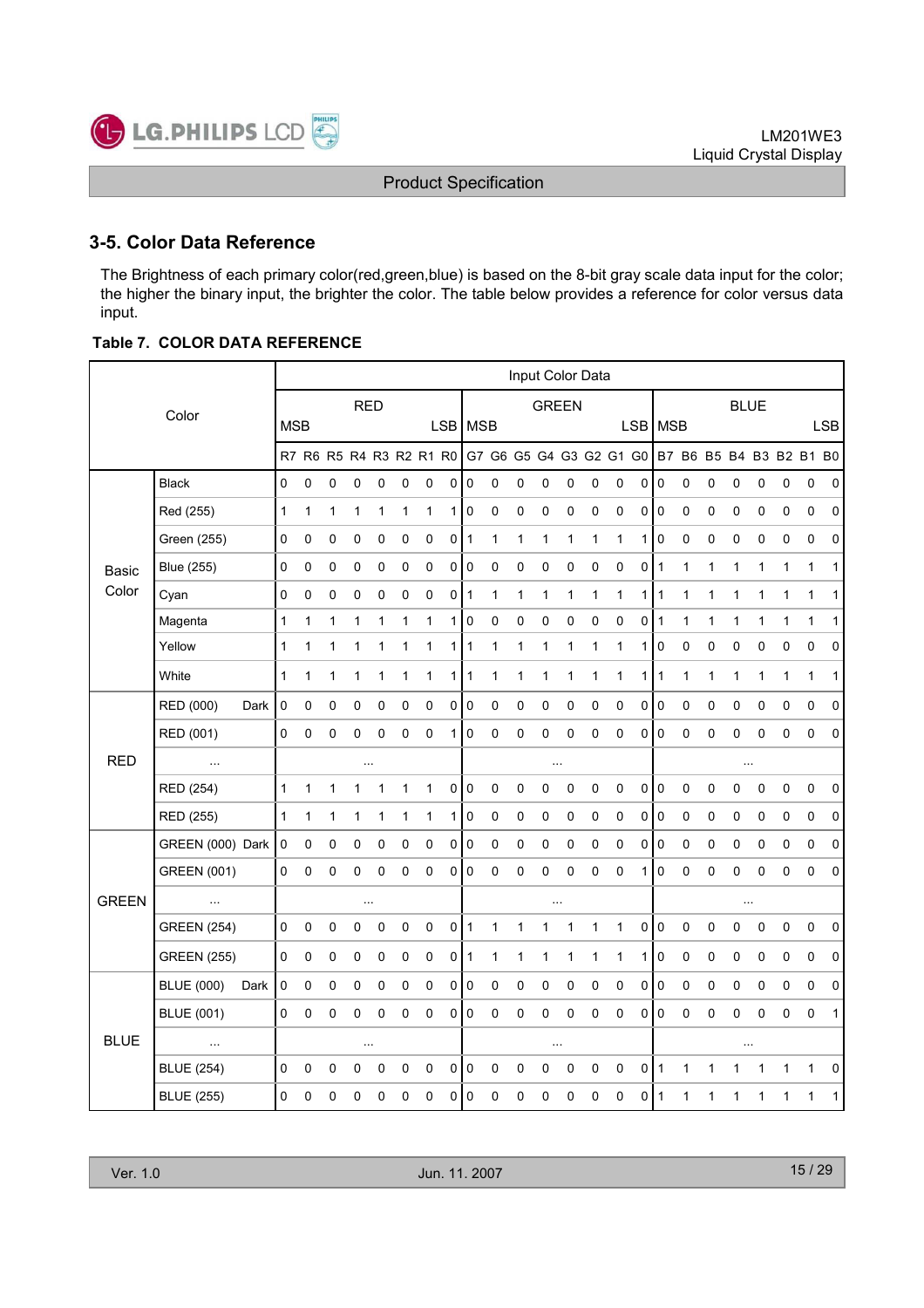

## 3-6. Power Sequence



#### Table 8. POWER SEQUENCE

|                |      | Units                    |                          |    |
|----------------|------|--------------------------|--------------------------|----|
| Parameter      | Min  | Typ                      | Max                      |    |
| T <sub>1</sub> | 0.5  | $\overline{\phantom{a}}$ | 10                       | ms |
| T <sub>2</sub> | 0.01 | $\overline{\phantom{a}}$ | 50                       | ms |
| T <sub>3</sub> | 200  | $\overline{\phantom{a}}$ | $\overline{\phantom{a}}$ | ms |
| T4             | 200  | $\overline{\phantom{a}}$ | $\overline{\phantom{a}}$ | ms |
| T <sub>5</sub> | 0.01 | $\overline{\phantom{a}}$ | 50                       | ms |
| T <sub>6</sub> | 0.01 | -                        | 100                      | ms |
| T7             |      | $\overline{\phantom{0}}$ |                          | s  |

Notes : 1. Please avoid floating state of interface signal at invalid period.

2. When the interface signal is invalid, be sure to pull down the power supply for LCD  $V_{\text{LCD}}$  to 0V.

3. Lamp power must be turn on after power supply for LCD an interface signal are valid.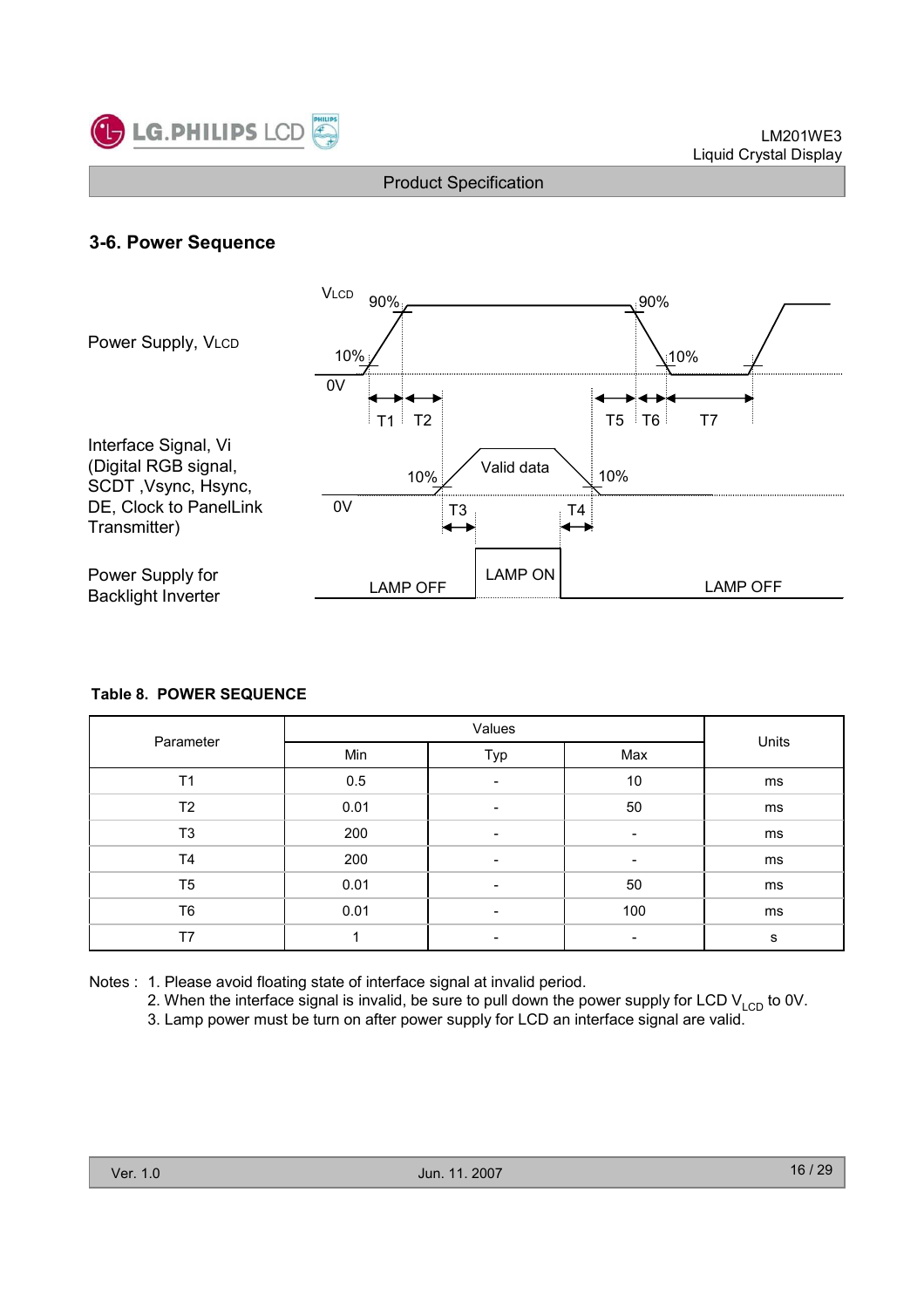

## 3-6. V<sub>LCD</sub> Power Dip Condition



1) Dip condition

 $3.5V \leq V_{\text{LCD}}$  4.5V,  $t_d \leq 20$ ms

$$
2) V_{LCD} < 3.5 V
$$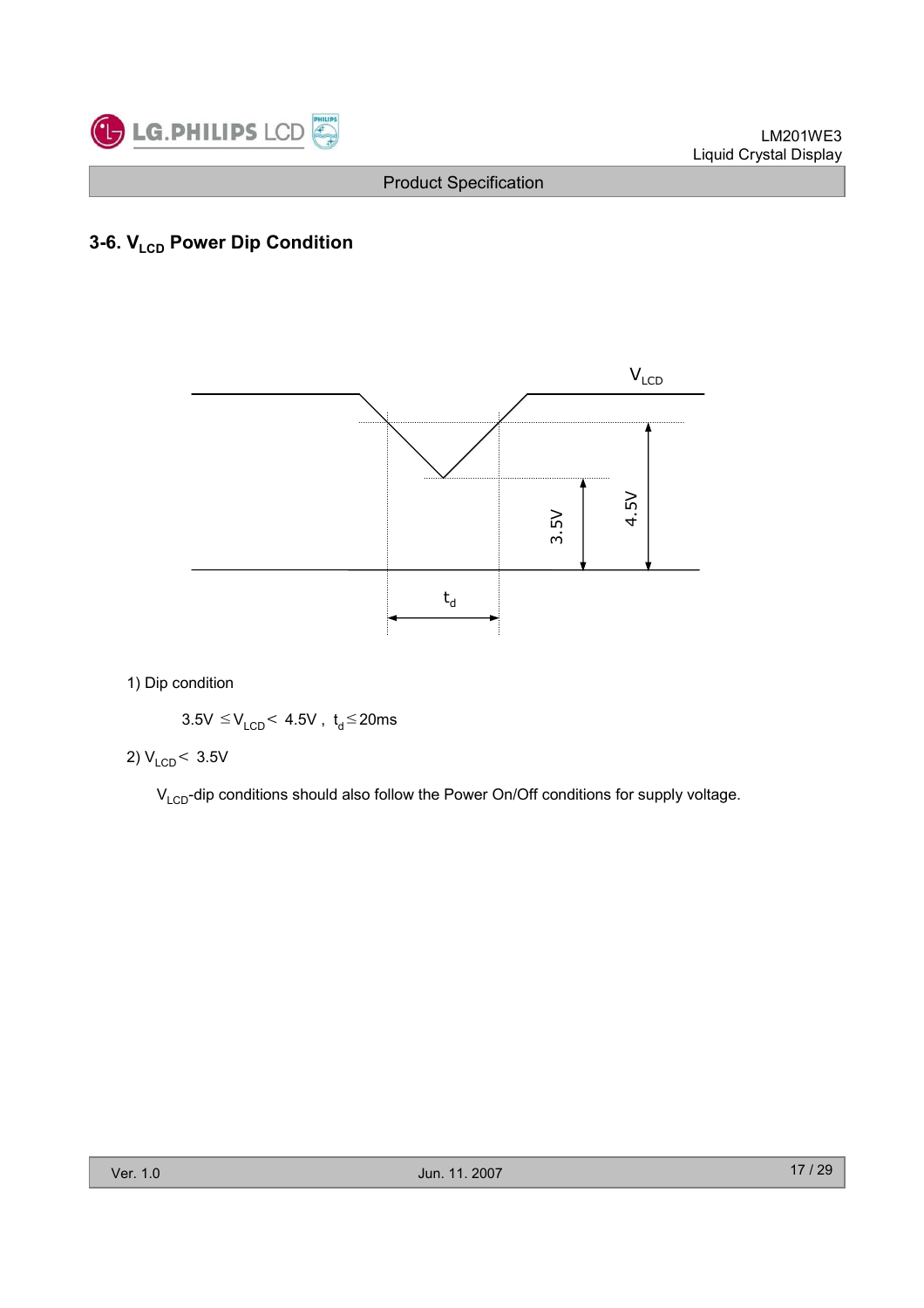

## 4. Optical Specification

Optical characteristics are determined after the unit has been 'ON' and stable for approximately 30 minutes in a dark environment at  $25\pm2^{\circ}$ C. The values specified are at an approximate distance 50cm from the LCD surface at a viewing angle of  $\Phi$  and  $\theta$  equal to 0 °.

FIG. 1 presents additional information concerning the measurement equipment and method.



FIG. 1 Optical Characteristic Measurement Equipment and Method

Table 9. OPTICAL CHARACTERISTICS Ta=25 °C,  $V_{LCD}$ =5.0V, fv=60Hz, Dclk=119MHz, IBL=7.5mA

|                | Parameter                         |                                 |                       |                                  | Values |                          |                                                             |                |
|----------------|-----------------------------------|---------------------------------|-----------------------|----------------------------------|--------|--------------------------|-------------------------------------------------------------|----------------|
|                |                                   |                                 | Symbol                | Min                              | Typ    | Max                      |                                                             |                |
| Contrast Ratio |                                   |                                 | CR                    | 600                              | 1000   | Ξ.                       |                                                             | 1              |
|                | Surface Luminance, white          |                                 | $L_{WH}$              | 250                              | 300    | $\overline{\phantom{a}}$ | cd/m <sup>2</sup>                                           | $\overline{2}$ |
|                | Luminance Variation               |                                 | 13P<br>$\delta$ white | 75                               |        |                          | $\%$                                                        | 3              |
|                | <b>Rise Time</b><br>Response Time |                                 | $Tr_R$                | $\overline{\phantom{a}}$         | 1.1    | 2.6                      | ms                                                          | 4              |
|                |                                   | Decay Time                      | $Tr_D$                | $\overline{\phantom{a}}$         | 3.9    | 7.4                      | <b>Units</b><br><b>Notes</b><br>4<br>ms<br>5<br>Degree<br>6 |                |
|                |                                   | <b>RED</b>                      | <b>Rx</b>             |                                  | 0.635  |                          |                                                             |                |
|                |                                   | Ry                              |                       | 0.342                            |        |                          |                                                             |                |
|                | <b>GREEN</b>                      | Gx                              |                       | 0.298                            |        |                          |                                                             |                |
|                | <b>Color Coordinates</b>          |                                 | Gy                    | 0.611<br>Typ<br>$-0.03$<br>0.147 |        | Typ                      |                                                             |                |
| [CIE1931]      |                                   | <b>BLUE</b>                     | <b>Bx</b>             |                                  |        | $+0.03$                  |                                                             |                |
|                |                                   |                                 | By                    |                                  | 0.070  |                          |                                                             |                |
|                |                                   | <b>WHITE</b>                    | Wx                    |                                  | 0.313  |                          |                                                             |                |
|                |                                   |                                 | Wy                    |                                  | 0.329  |                          |                                                             |                |
|                | Viewing Angle (CR>10)             |                                 |                       |                                  |        |                          |                                                             |                |
|                | x axis, right( $\phi$ =0°)        |                                 | $\theta$ r            | 70                               | 80     |                          |                                                             |                |
|                | x axis, left ( $\phi$ =180°)      |                                 | $\theta$              | 70                               | 80     |                          |                                                             |                |
|                | y axis, up $(\phi = 90^\circ)$    |                                 | $\theta$ u            | 60                               | 75     |                          |                                                             |                |
|                |                                   | y axis, down $(\phi=270^\circ)$ | $\theta$ d            | 70                               | 85     |                          |                                                             |                |
|                | Gray Scale (Gamma)                |                                 |                       | 1.9                              | 2.2    | 2.5                      |                                                             |                |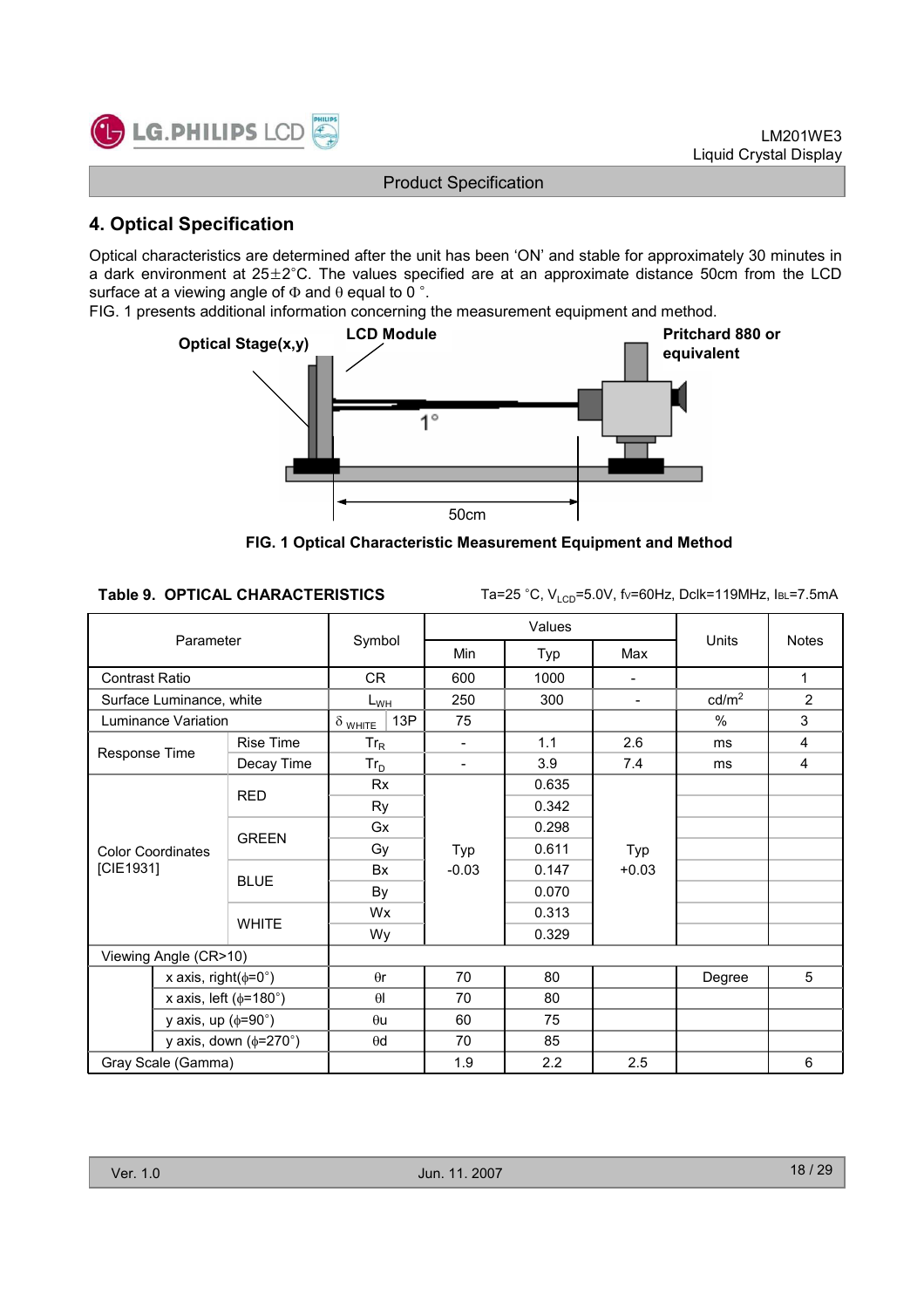

#### LM201WE3 Liquid Crystal Display

#### Product Specification

#### Notes 1. Contrast Ratio(CR) is defined mathematically as :

Surface Luminance with all white pixels Contrast Ratio =

Surface Luminance with all black pixels

- 2. Surface luminance is luminance value at No.1 point across the LCD surface 50cm from the surface with all pixels displaying white. For more information see FIG 2.
- 3. The variation in surface luminance,  $\delta$  WHITE is defined as :

$$
\delta_{\text{WHITE}} = \frac{\text{Minimum}(L_{on1}, L_{on2}, \dots, L_{on13})}{\text{Maximum}(L_{on1}, L_{on2}, \dots, L_{on13})} \times 100\,(%)
$$

Measuring point for surface luminance & measuring point for luminance variation



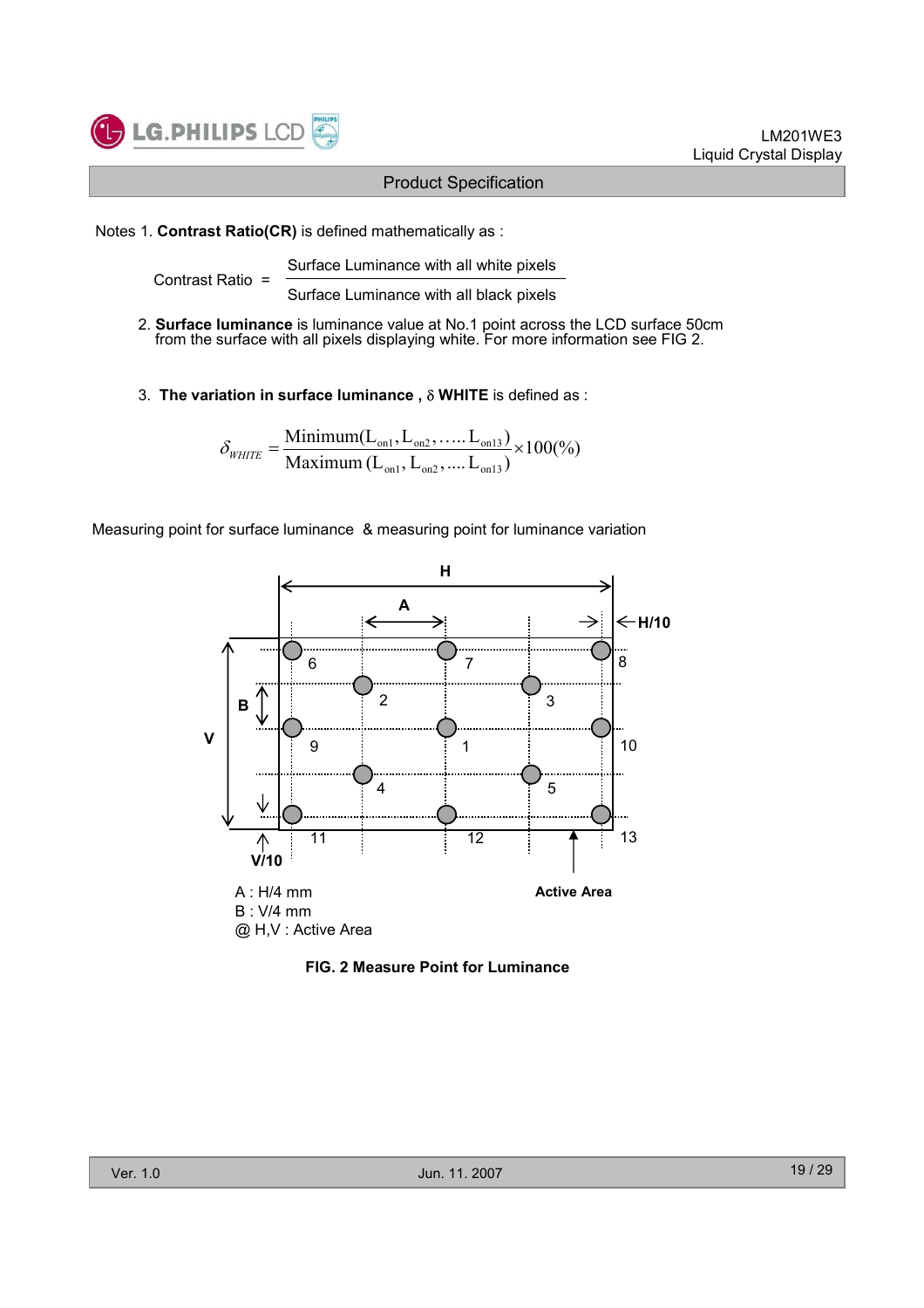

4. The response time is defined as the following figure and shall be measured by switching the input signal for "black" and "white".

Response time is the time required for the display to transition from white to black (Rise Time, TrR) and from black to white (Decay Time, TrD).





5. Viewing angle is the angle at which the contrast ratio is greater than 10 or 5. The angles are determined for the horizontal or x axis and the vertical or y axis with respect to the z axis which is normal to the LCD surface. For more information see FIG. 4 .

<Dimension of viewing angle range>



FIG. 4 Viewing angle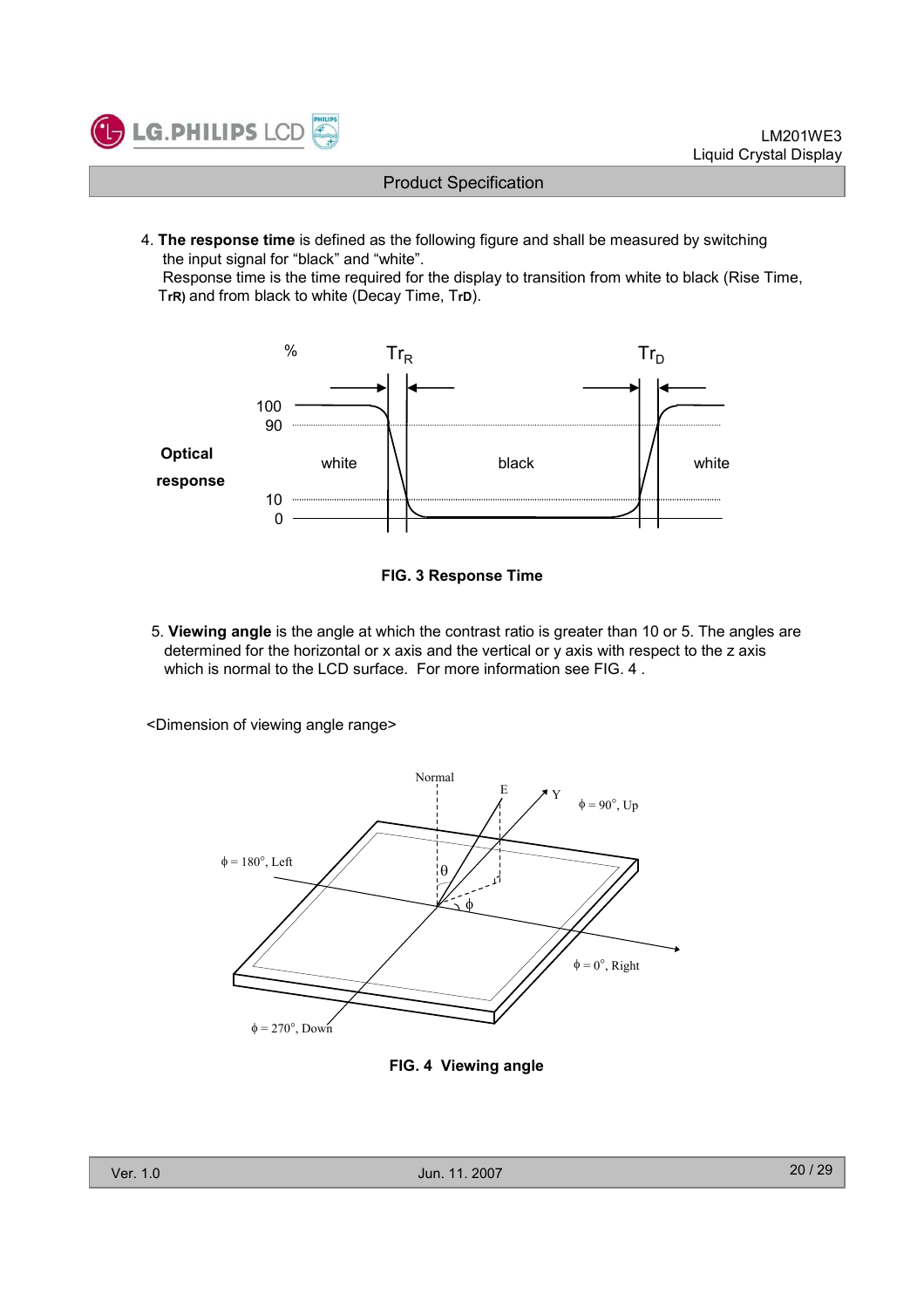

#### 6. Gray scale specification

Gamma Value is approximately 2.2. For more information see Table 10.

#### Table 10. Gray Scale Specification

| Gray Level | Relative Luminance [%] (Typ.) |
|------------|-------------------------------|
| $\pmb{0}$  | 0.11                          |
| 15         | 0.31                          |
| 31         | 1.08                          |
| 47         | 2.53                          |
| 63         | 4.72                          |
| 79         | 7.69                          |
| 95         | 11.49                         |
| 111        | 16.14                         |
| 127        | 21.66                         |
| 143        | 28.09                         |
| 159        | 35.45                         |
| 175        | 43.74                         |
| 191        | 53.00                         |
| 207        | 63.24                         |
| 223        | 74.48                         |
| 239        | 86.73                         |
| 255        | 100                           |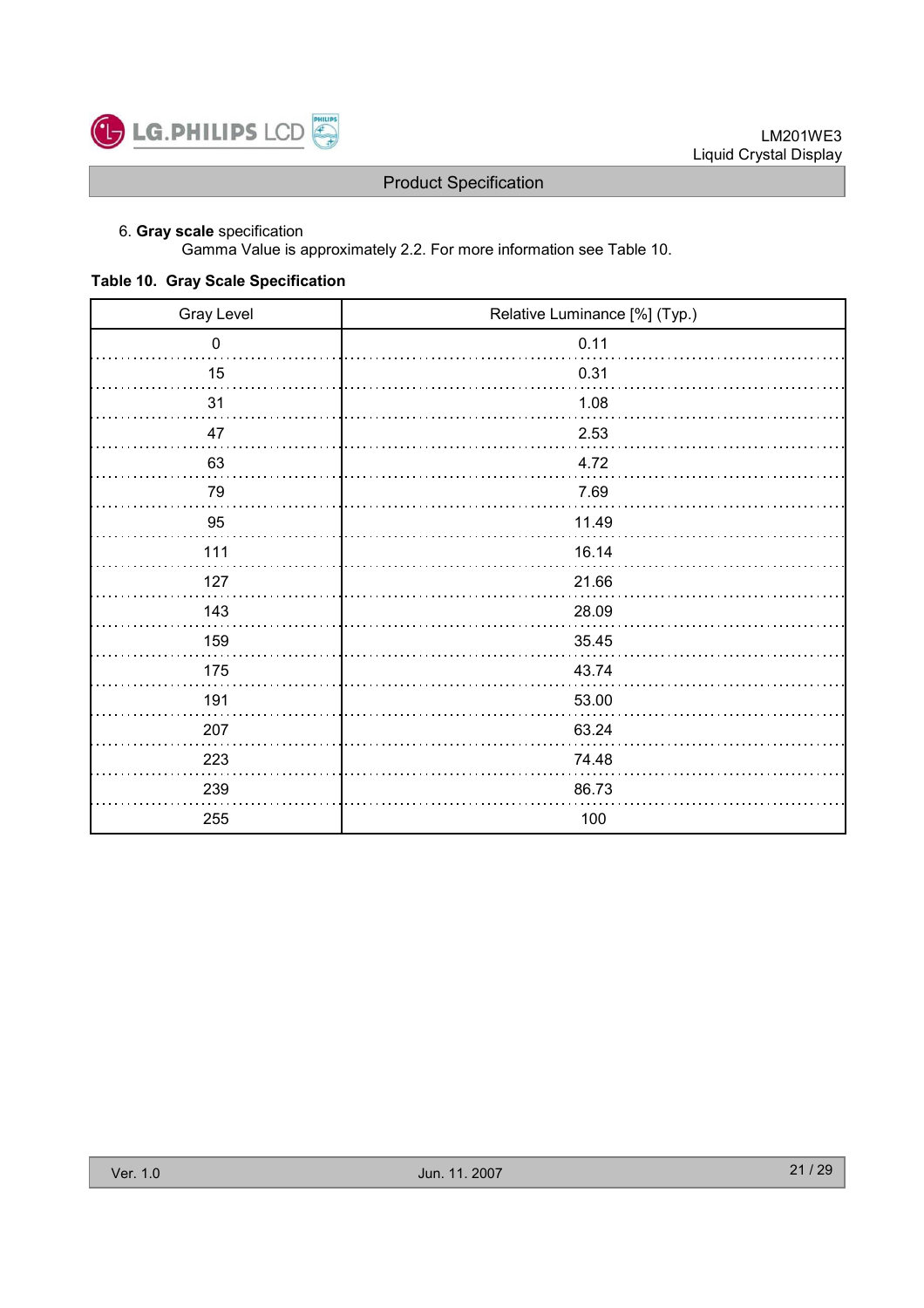

## 5. Mechanical Characteristics

The contents provide general mechanical characteristics. In addition the figures in the next page are detailed mechanical drawing of the LCD.

|                     | Horizontal                                                                          | 459.4mm  |  |  |
|---------------------|-------------------------------------------------------------------------------------|----------|--|--|
| Outline Dimension   | Vertical                                                                            | 296.4mm  |  |  |
|                     | Depth                                                                               | 14.5mm   |  |  |
|                     | Horizontal                                                                          | 438.4mm  |  |  |
| Bezel Area          | Vertical                                                                            | 275.9mm  |  |  |
|                     | Horizontal                                                                          | 433.44mm |  |  |
| Active Display Area | Vertical                                                                            | 270.90mm |  |  |
| Weight              | 2,050 g (Typ.), 2,160 g (Max.)                                                      |          |  |  |
| Surface Treatment   | Hard coating(2H)<br>Glare treatment of the front polarizer<br>Reflection Ratio 2.5% |          |  |  |

Notes : Please refer to a mechanic drawing in terms of tolerance at the next page.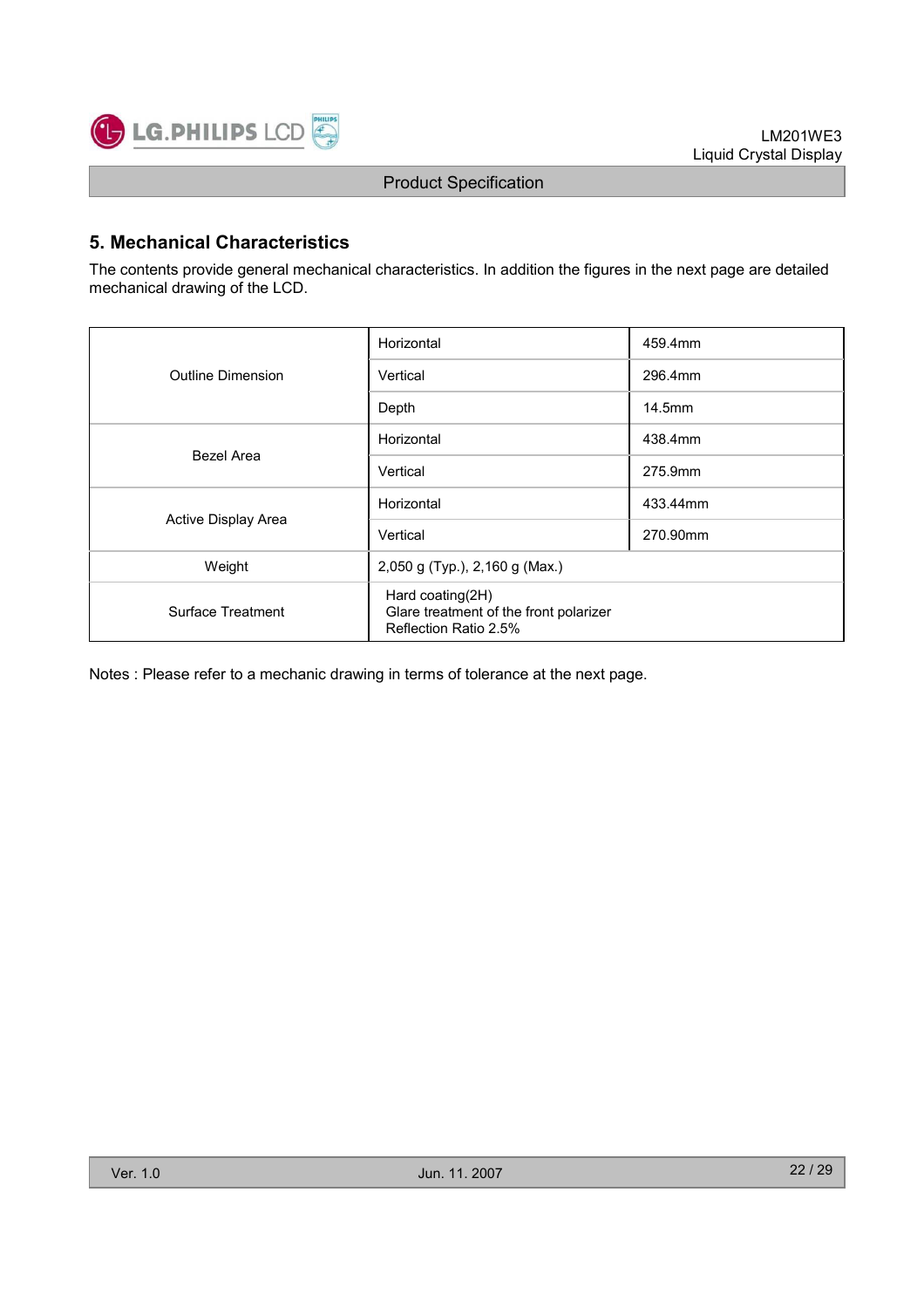

<FRONT VIEW>



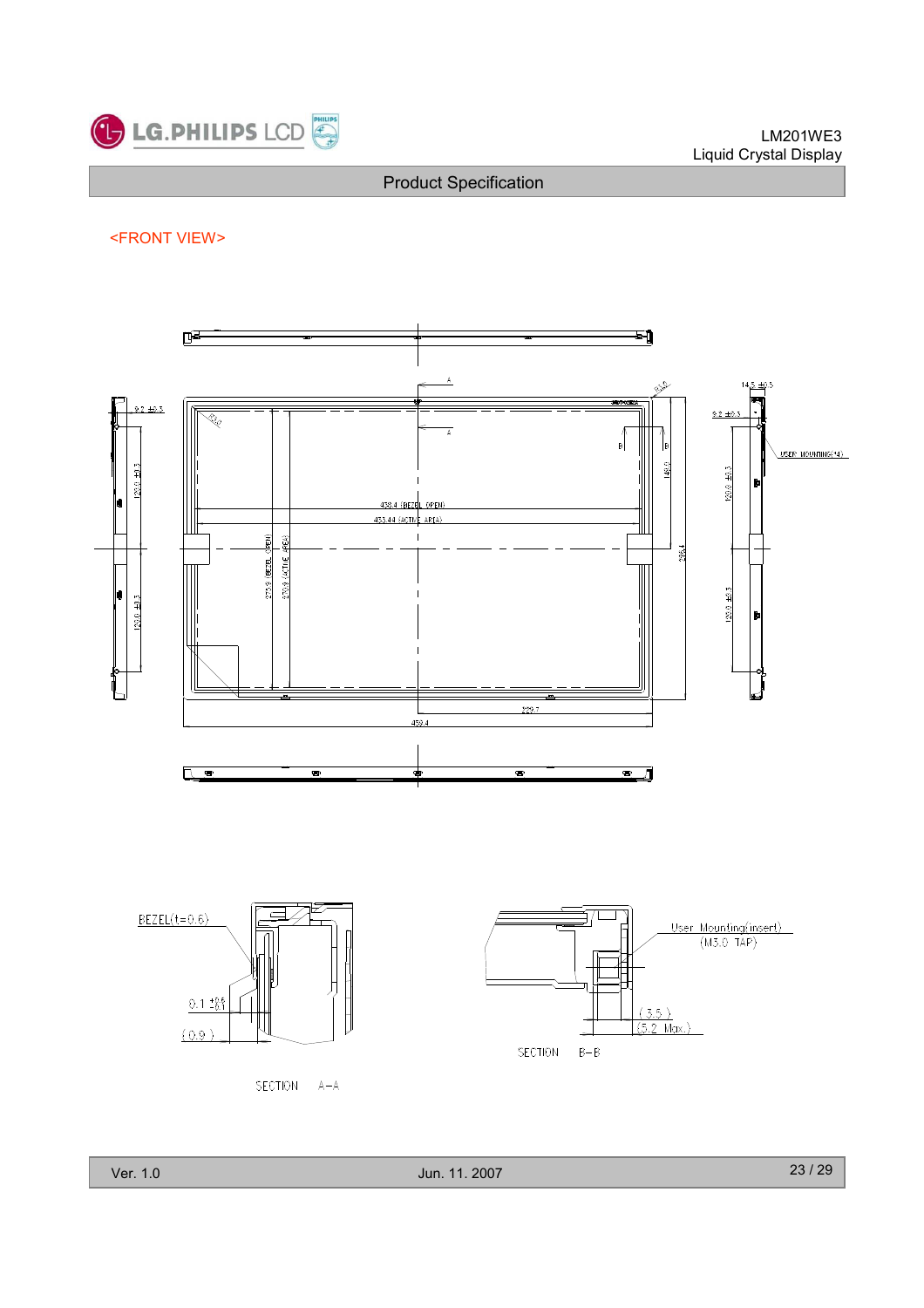

#### LM201WE3 Liquid Crystal Display

#### Product Specification

#### <REAR VIEW>



- Notes
- 
- Notes<br>1. Backlight : 4 Cold Cathode Fluorescent Lamps<br>2. I/F Connector Specification : FI-XB30SRL-HF11(JAE) or<br>3. Lamp Connector Specification MDF76LBRW-30S-1H(HIROSE)
- 
- 
- MDF76LBRW-30S-1H(HIROSE)<br>3. Lamp Connector Specification<br>- 35001HS-02LD(Yeonho) <20in><br>4 Torque of user hole : 3.0~4.0kgf-cm<br>5. Tilt and partial disposition tolerance of display area as following<br>(1) Y-Direction : IA-BI <=
- 



- 
- 6. Lamp(CCFL) lot No. is marked at backlight connector<br>7. Do not wind conductive tape around the backlight wires<br>8. Unspecified tolerances to be  $\pm 0.5$ mm<br>9. The TCP Protrcting area is weak & sensitive,<br>So, please don't
	-
	-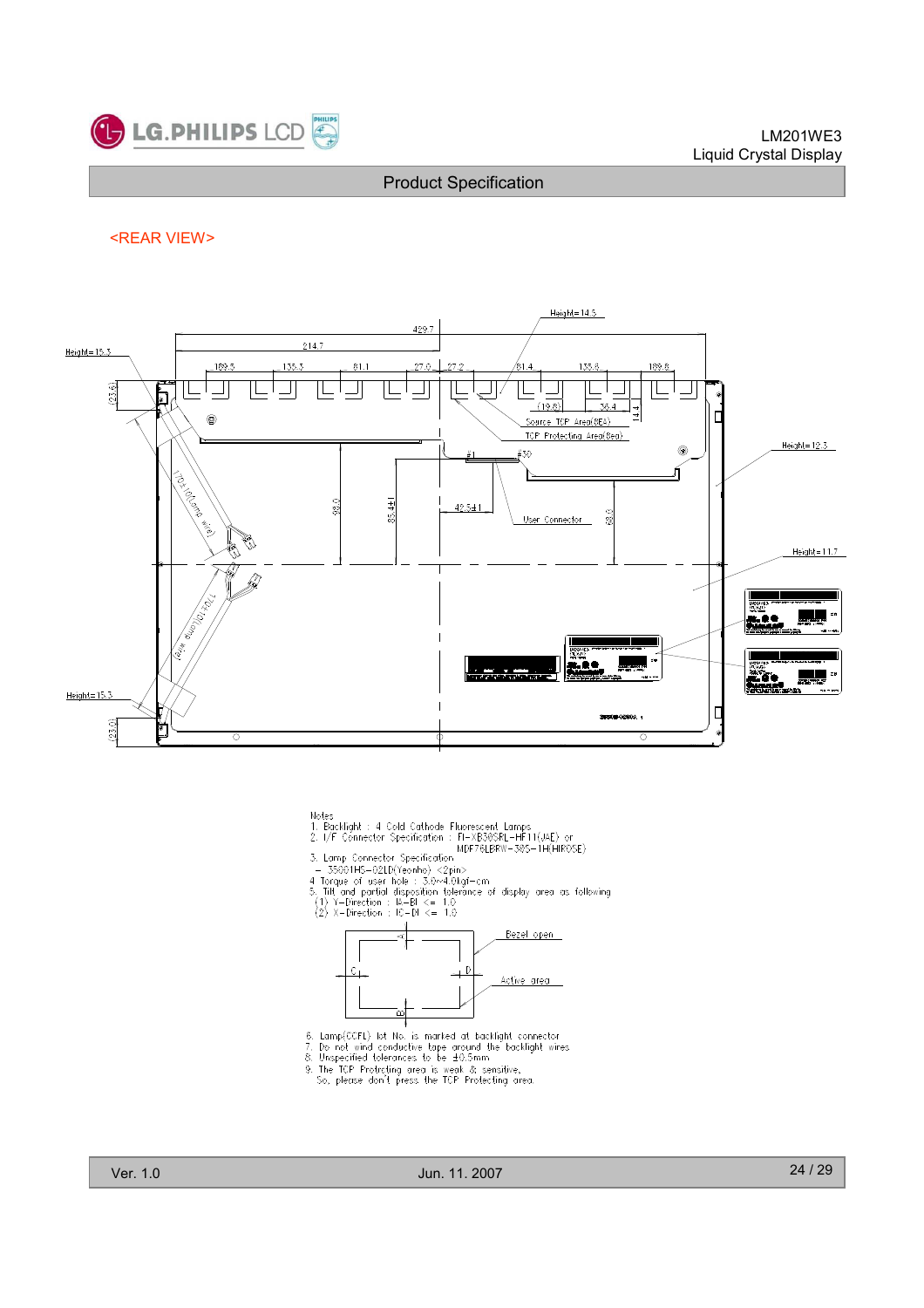

## 6. Reliability

Environment test condition

| No | Test Item                                   | Condition                                                                                                                        |
|----|---------------------------------------------|----------------------------------------------------------------------------------------------------------------------------------|
| 1  | High temperature storage test               | Ta= $60^{\circ}$ C 240h                                                                                                          |
| 2  | Low temperature storage test                | Ta= $-20^{\circ}$ C 240h                                                                                                         |
| 3  | High temperature operation test             | Ta= $50^{\circ}$ C $50\%$ RH<br>240h                                                                                             |
| 4  | Low temperature operation test              | Ta= $0^{\circ}$ C<br>240h                                                                                                        |
| 5  | <b>Vibration test</b><br>(non-operating)    | Wave form: random<br>Vibration level: 1.0G RMS<br>Bandwidth: 10-500Hz<br>Duration : $X, Y, Z, 10$ min<br>One time each direction |
| 6  | Shock test<br>(non-operating)               | Shock level: 100G<br>Waveform: half sine wave, 2ms<br>Direction : $\pm$ X, $\pm$ Y, $\pm$ Z<br>One time each direction           |
| 7  | Altitude<br>operating<br>storage / shipment | 0 - 10,000 feet(3048m)<br>0 - 40,000 feet(12,192m)                                                                               |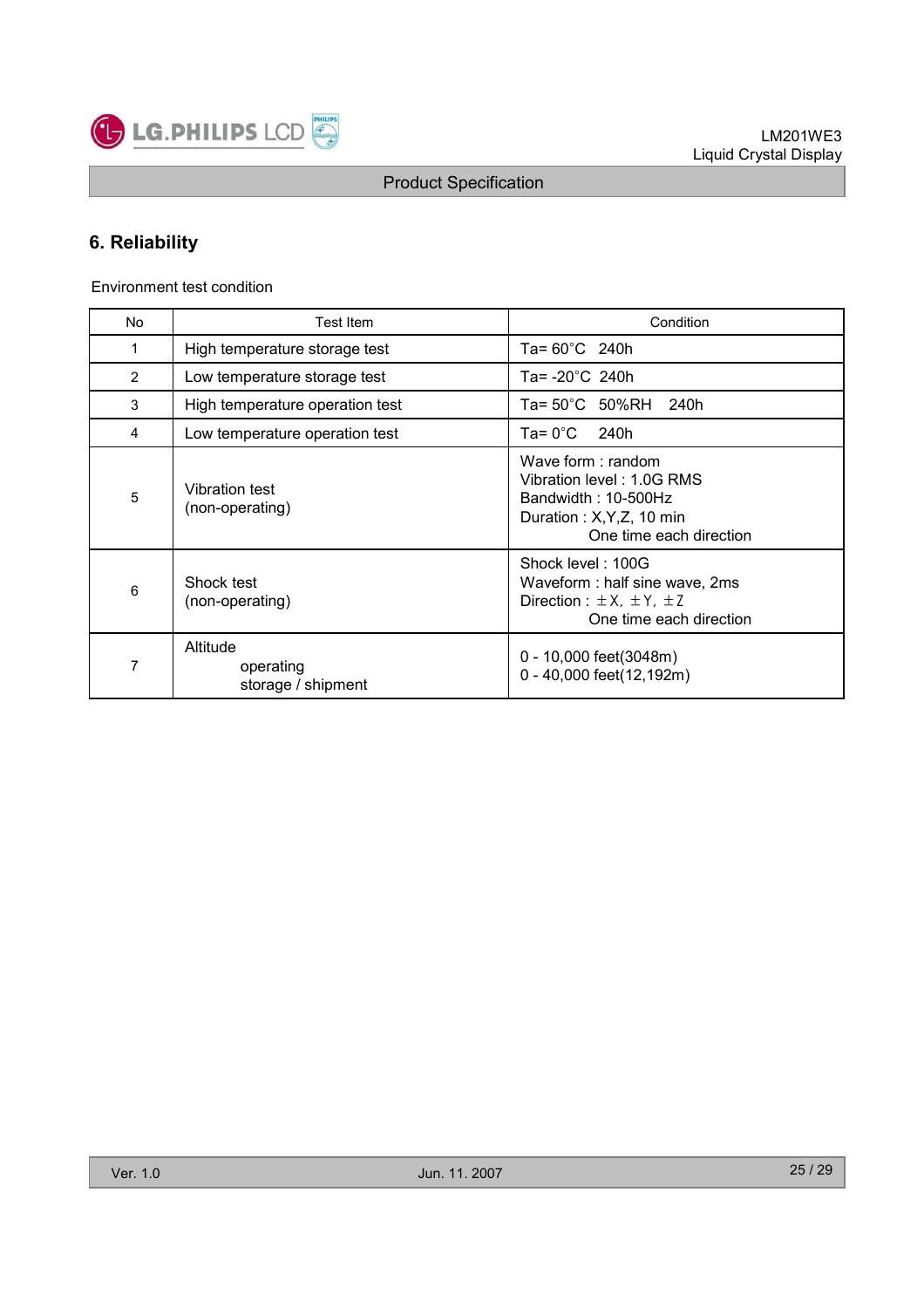

## 7. International Standards

## 7-1. Safety

- a) UL 60950-1:2003, First Edition, Underwriters Laboratories, Inc., Standard for Safety of Information Technology Equipment.
- b) CAN/CSA C22.2, No. 60950-1-03 1st Ed. April 1, 2003, Canadian Standards Association, Standard for Safety of Information Technology Equipment.
- c) EN 60950-1:2001, First Edition, European Committee for Electrotechnical Standardization(CENELEC) European Standard for Safety of Information Technology Equipment.
- d) RoHS, Directive 2002/95/EC of the European Parliament and of the council of 27 January 2003

## 7-2. EMC

- a) ANSI C63.4 "Methods of Measurement of Radio-Noise Emissions from Low-Voltage Electrical and Electrical Equipment in the Range of 9kHZ to 40GHz. "American National Standards Institute(ANSI), 1992
- b) C.I.S.P.R "Limits and Methods of Measurement of Radio Interface Characteristics of Information Technology Equipment." International Special Committee on Radio Interference.
- c) EN 55022 "Limits and Methods of Measurement of Radio Interface Characteristics of Information Technology Equipment." European Committee for Electrotechnical Standardization.(CENELEC), 1998 (Including A1: 2000 )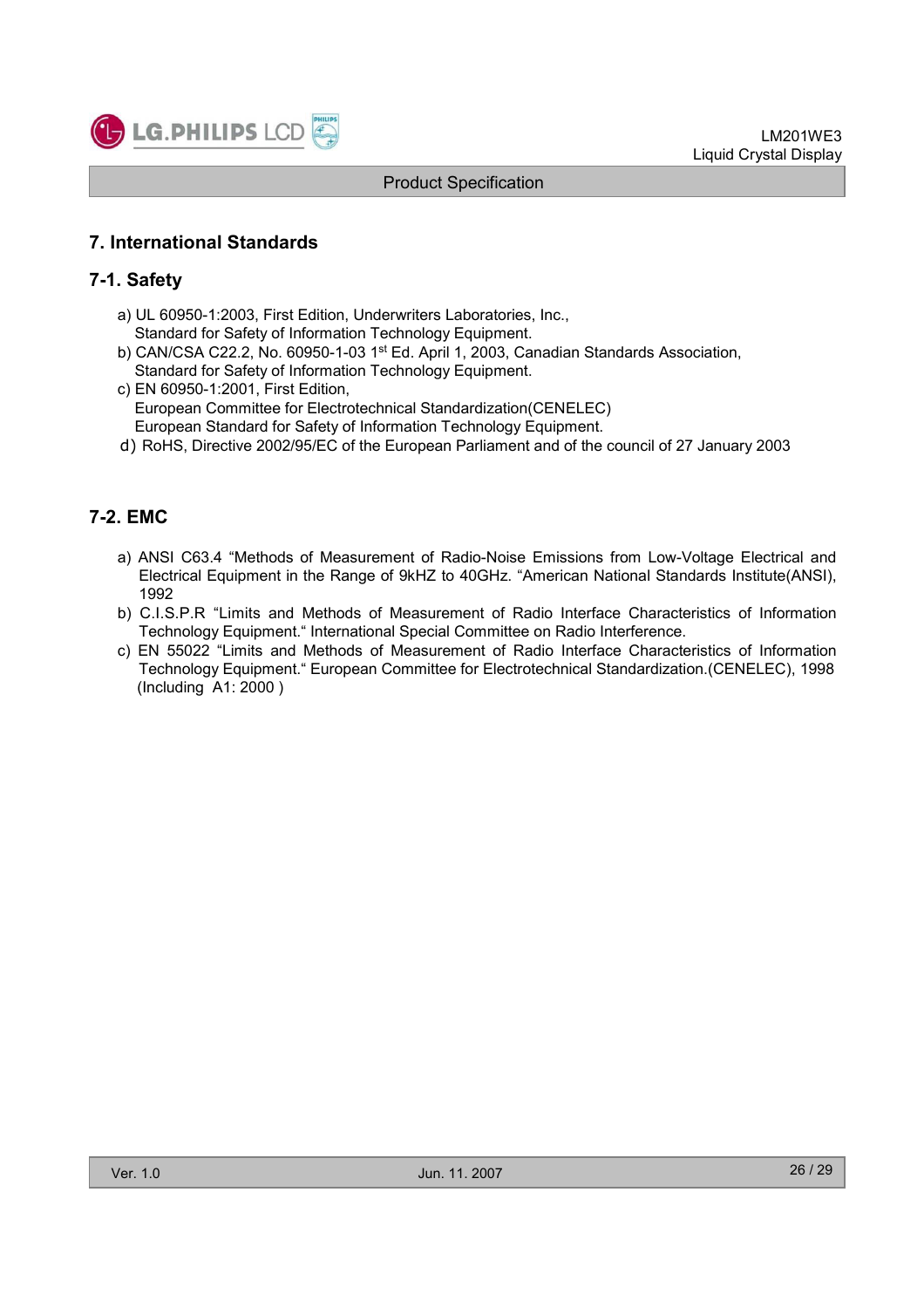

## 8. Packing

## 8-1. Designation of Lot Mark

a) Lot Mark



#### Note

1. YEAR

| Year | 2001 | 2002 | 2003 | 2004 | 2005 | 2006 | 2007 | 2008 | 2009 | 2010 |
|------|------|------|------|------|------|------|------|------|------|------|
| Mark |      |      |      |      |      |      |      |      |      |      |

#### 2. MONTH

| Month | Jan | Feb | Mar | Apr | Mav | Jun | Jul | Aug | Sep | Oct | Nov | Dec |
|-------|-----|-----|-----|-----|-----|-----|-----|-----|-----|-----|-----|-----|
| Mark  |     | -   |     |     |     |     |     |     |     |     | ◡   | ີ   |

b) Location of Lot Mark

Serial No. is printed on the label. The label is attached to the backside of the LCD module. This is subject to change without prior notice.

## 8-2. Packing Form

- a) Package quantity in one box : 8pcs
- b) Box Size : 370mm  $\times$  320mm  $\times$  521mm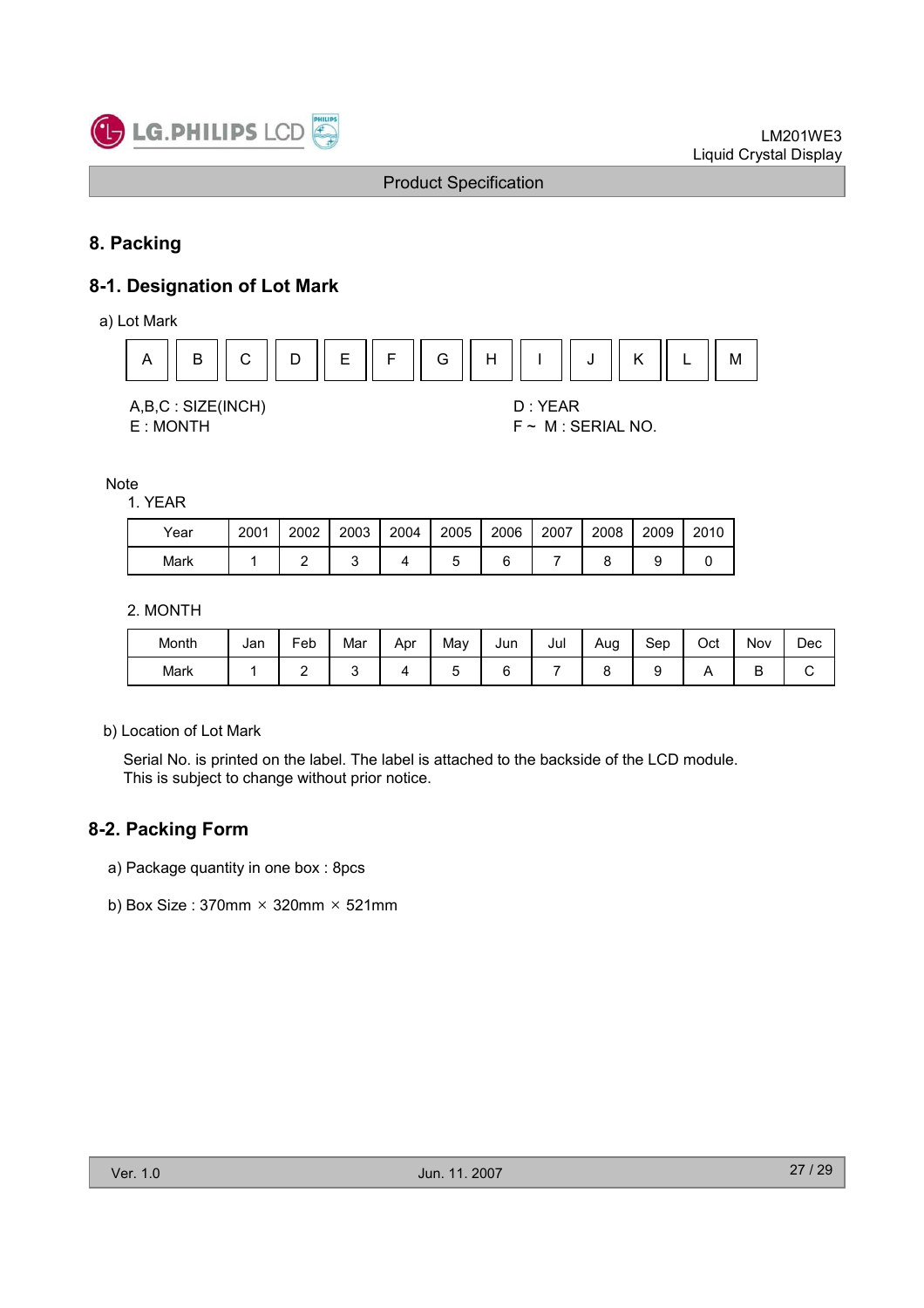

## 9. PRECAUTIONS

Please pay attention to the followings when you use this TFT LCD module.

## 9-1. MOUNTING PRECAUTIONS

- (1) You must mount a module using holes arranged in four corners or four sides.
- (2) You should consider the mounting structure so that uneven force (ex. Twisted stress) is not applied to the module. And the case on which a module is mounted should have sufficient strength so that external force is not transmitted directly to the module.
- (3) Please attach the surface transparent protective plate to the surface in order to protect the polarizer. Transparent protective plate should have sufficient strength in order to the resist external force.
- (4) You should adopt radiation structure to satisfy the temperature specification.
- (5) Acetic acid type and chlorine type materials for the cover case are not desirable because the former generates corrosive gas of attacking the polarizer at high temperature and the latter causes circuit break by electro-chemical reaction.
- (6) Do not touch, push or rub the exposed polarizers with glass, tweezers or anything harder than HB pencil lead. And please do not rub with dust clothes with chemical treatment. Do not touch the surface of polarizer for bare hand or greasy cloth.(Some cosmetics are detrimental to the polarizer.)
- (7) When the surface becomes dusty, please wipe gently with absorbent cotton or other soft materials like chamois soaks with petroleum benzene. Normal-hexane is recommended for cleaning the adhesives used to attach front / rear polarizers. Do not use acetone, toluene and alcohol because they cause chemical damage to the polarizer.
- (8) Wipe off saliva or water drops as soon as possible. Their long time contact with polarizer causes deformations and color fading.
- (9) Do not open the case because inside circuits do not have sufficient strength.

## 9-2. OPERATING PRECAUTIONS

- (1) The spike noise causes the mis-operation of circuits. It should be lower than following voltage :  $V=\pm 200$ mV(Over and under shoot voltage)
- (2) Response time depends on the temperature.(In lower temperature, it becomes longer.)
- (3) Brightness depends on the temperature. (In lower temperature, it becomes lower.) And in lower temperature, response time(required time that brightness is stable after turned on) becomes longer.
- (4) Be careful for condensation at sudden temperature change. Condensation makes damage to polarizer or electrical contacted parts. And after fading condensation, smear or spot will occur.
- (5) When fixed patterns are displayed for a long time, remnant image is likely to occur.
- (6) Module has high frequency circuits. Sufficient suppression to the electromagnetic interference shall be done by system manufacturers. Grounding and shielding methods may be important to minimized the interference.
- (7) Please do not give any mechanical and/or acoustical impact to LCM. Otherwise, LCM can not be operated its full characteristics perfectly.
- (8) A screw which is fastened up the steels should be a machine screw (if not, it causes metallic foreign material and deal LCM a fatal blow)
- (9) Please do not set LCD on its edge.